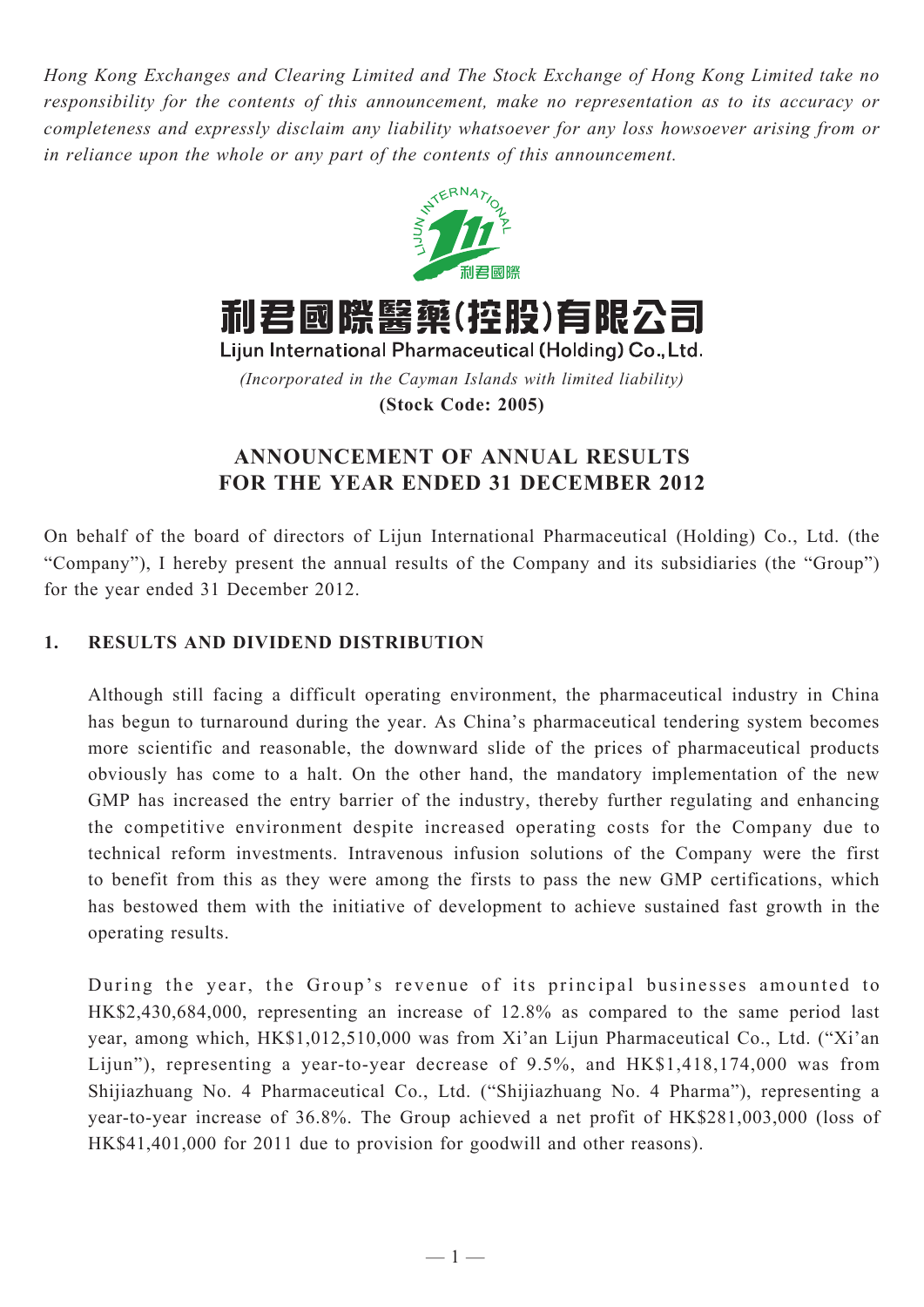The board of directors recommended the payment of final dividend of HK\$0.02 per share, totaling HK\$58,599,000, and total dividend for the year was HK\$107,431,000, representing an increase of 9.9% as compared to last year.

## **2. Review of operating results**

## **Revenue**

For the year ended 31 December 2012, the revenue of the Group amounted to approximately HK\$2,430,684,000, representing an increase of 12.8% as compared with HK\$2,155,215,000 in last year. A breakdown of the revenue of the Group for the year ended 31 December 2012 is set out as follows:

|                               | 2012            |               |           | 2011       |        |  |
|-------------------------------|-----------------|---------------|-----------|------------|--------|--|
|                               |                 | Percentage    |           | Percentage |        |  |
|                               | <b>Sales</b>    | of sales      | Sales     | of sales   | Change |  |
|                               | <b>HK\$'000</b> | $\frac{9}{6}$ | HK\$'000  | $\%$       | $\%$   |  |
|                               |                 |               |           |            |        |  |
| Intravenous Infusion Solution |                 |               |           |            |        |  |
| and others                    | 1,418,174       | 58.3          | 1,036,463 | 48.1       | 36.8   |  |
| (Including: Non-PVC Soft Bag  |                 |               |           |            |        |  |
| Infusion                      |                 |               |           |            |        |  |
| Solution                      | 577,846         | 23.8          | 366,459   | 17.0       | 57.7   |  |
| PP Plastic Bottle             |                 |               |           |            |        |  |
| Infusion                      |                 |               |           |            |        |  |
| Solution)                     | 442,021         | 18.2          | 386,488   | 17.9       | 14.4   |  |
|                               |                 |               |           |            |        |  |
| Antibiotics                   | 523,602         | 21.5          | 629,355   | 29.2       | (16.8) |  |
| (Including: Lijunsha          | 261,422         | 10.8          | 382,888   | 17.8       | (31.7) |  |
| Paiqi)                        | 121,645         | 5.0           | 112,456   | 5.2        | 8.2    |  |
| Non-antibiotics finished      |                 |               |           |            |        |  |
| medicines                     | 384,446         | 15.8          | 375,973   | 17.4       | 2.3    |  |
| (Including: Dobesilate)       | 89,165          | 3.7           | 92,596    | 4.3        | (3.7)  |  |
| Lixiding                      | 36,920          | 1.5           | 31,791    | 1.5        | 16.1   |  |
| Sales of bulk pharmaceuticals | 103,421         | 4.3           | 107,799   | 5.0        | (4.1)  |  |
| Others                        | 1,041           | 0.1           | 5,625     | 0.3        | (81.5) |  |
|                               |                 |               |           |            |        |  |
| <b>Total</b>                  | 2,430,684       | <b>100</b>    | 2,155,215 | 100        | 12.8   |  |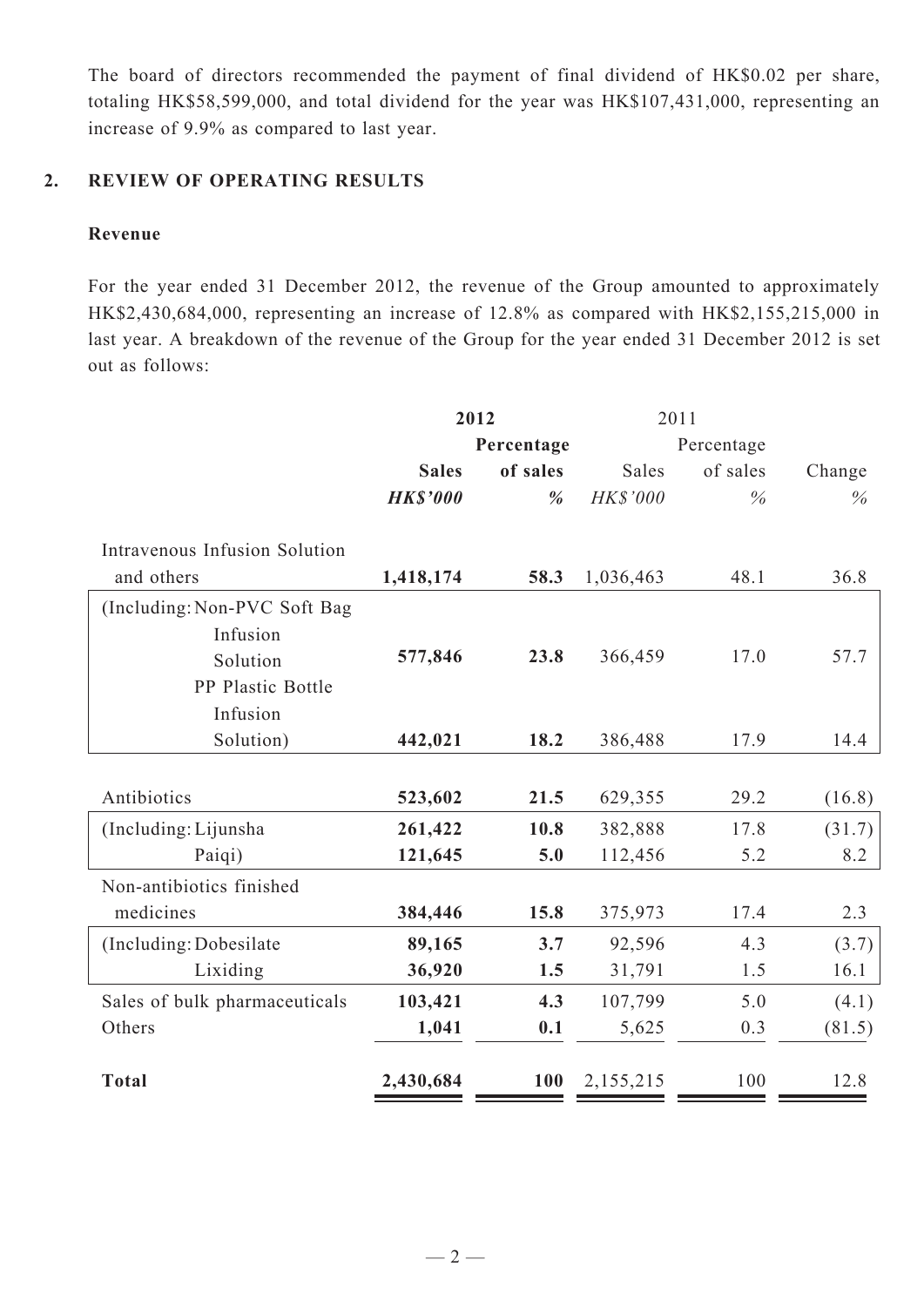## **(1) Product marketing**

# *1. Continued expansion of market share, further enhancement in structure and sustained growth in the scale of production and sales for intravenous infusion solutions*

Rapid growth of the intravenous infusion solutions business has provided a strong support for the development of the Group on the whole. Shijiazhuang No. 4 Pharma's project of newly constructed modernized production line for softpackaging infusion solutions and the construction of auxiliary stereoscopic logistics warehouse has completed construction and passed the new GMP certification. Coupled with the commencement of production of all new infusion products such as double-outlet double valve, the advantages brought by the growth in capacity and categories were obvious. Overall sales of intravenous infusion solutions amounted to HK\$1,238,645,000, representing a year-to-year increase of 30.9%, of which growth of sales of soft-packaging infusion solutions was 57.7%.

Centering around the main theme of product mix adjustment and taking pharmaceutical tendering and bidding as a crucial duty, the Group's efforts in consolidating the existing market were paralleled by exploration of targeted hospitals in order to incessantly strengthen and diversify the forces and measures in selling soft-packaging infusion solutions and therapeutic infusion solutions, in order to achieve sustained growth in results through leveraging on products with high addedvalues. The success rate of bidding of therapeutic infusion solution was outstanding, and has fuelled and enhanced adjustments in the product mix.

The export and processing businesses continued to record growth, with three new countries as destinations of export, namely Thailand, Sierra Leone and Papua New Guinea. Currently, 45 specifications and 25 categories of products of Shijiazhuang No. 4 Pharma have completed product registration in 17 countries, which has further widened the sales channel and market for the export of infusion solutions, leading to rapid growth in the export and processing trading. Export and processing trading amounted to RMB102,000,000, representing a year-to-year increase of 65%.

# *2. Antibiotics products failed expectation as impacted by the "double-restriction" policy of China*

Sales of antibiotics products of the Group were under increasing pressure under a sluggish market as impacted by the "double-restriction" policy of China in price and quantity. In face of the difficult situation, the Group has focused on product sales and continued to reinforce the development of terminal markets and sales expansion, which have retarded the downward momentum of the sales of antibiotic products to the largest extent. During the period, sales of antibiotics products amounted to HK\$523,602,000, representing a year-to-year decrease of 16.8%. Among which,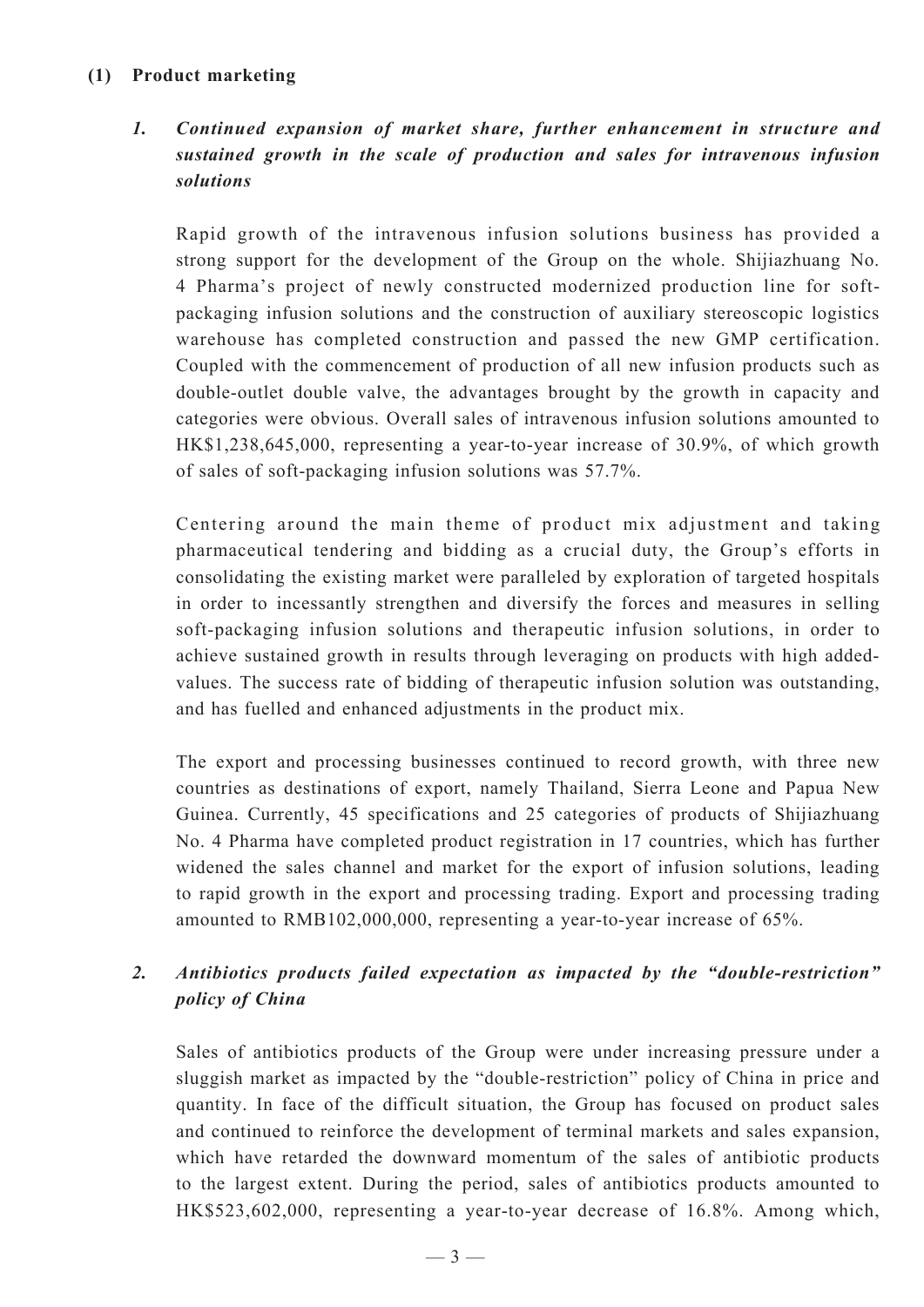sales of Lijunsha amounted to HK\$261,422,000, representing a year-to-year decrease of 31.7%, whereas sales of Azithromycin series was HK\$121,645,000, representing a year-to-year increase of 8.2%.

## *3. Stable operation of key preparation products and general medicines*

Affected by the "toxic capsule" incident of other companies in China, Dobesilate recorded a decline in sales, and recorded a sales of HK\$89,165,000 during the year, representing a year-to-year decrease of 3.7%. Sales of Lixiding amounted to HK\$36,920,000, representing a year-to-year increase of 16.1%. Sales of OTC products including Haogan influenza drugs, Lijungai, Weikoujia and Kehao remained on a fast growth track, and the accumulated sales of OTC products amounted to HK\$26,320,000 for the year, representing a year-to-year increase of 27%.

Pharmaceutical products other than intravenous infusion solutions of Shijiazhuang No. 4 Pharma recorded swift growth in sales in 2012, with the sales amounting to HK\$179,529,000, representing a growth of 99.4%. Non-antibiotics products of Xi'an Lijun recorded overall sales of HK\$384,446,000, representing an increase of 2.3% as compared to the same period last year.

## **(2) Progress in new product research and platform construction.**

In 2012, Shijiazhuang No. 4 Pharma obtained 78 permits for production in total; Cefprozil Tablets and its method of preparation and Cefdinir Capsules and its method of preparation have obtained authorized patents; a total of 39 technical innovation items and a total of 30 innovation items for equipment energy-saving and consumption reduction were completed. At the same time, it has obtained 10 production permits of vertical PP infusion products with high market development value and production permit of sterilised water for injection with extensive clinical application value reflecting rich results achieved in the area of innovations. Shijiazhuang No. 4 Pharma was once again qualified as a new high technology enterprise of Hebei Province.

Last year, Xi'an Lijun has obtained the production permits and health food permits for Lingzhihongqu Capsules, 6 production permits for new products, including health food permit for Lingzhihong Capsule, production permit for Edaravone raw materials and injection, production permit for Nalmefene Hydrochloride raw materials and injection, and new drug certificate and production permit for Glipizide Tablets. The joint application with Sichuan University for the new drug for Alzheimer's disease also received the rolling support of China's Twelfth Five-year Plan Major New Drug Innovation Pre-clinical Research Project, and was listed in the Consolidated Major Platform for Innovative Drugs of Sichuan University. The construction and operation of the "Engineering Center for Innovative Drug Preparations of Shaanxi Province" has been inspected and assessed by the provincial Department of Science and Technology, and was assessed to be outstanding by the professionals. Xian Lijun was once again qualified as a new high technology enterprise of Shaanxi Province.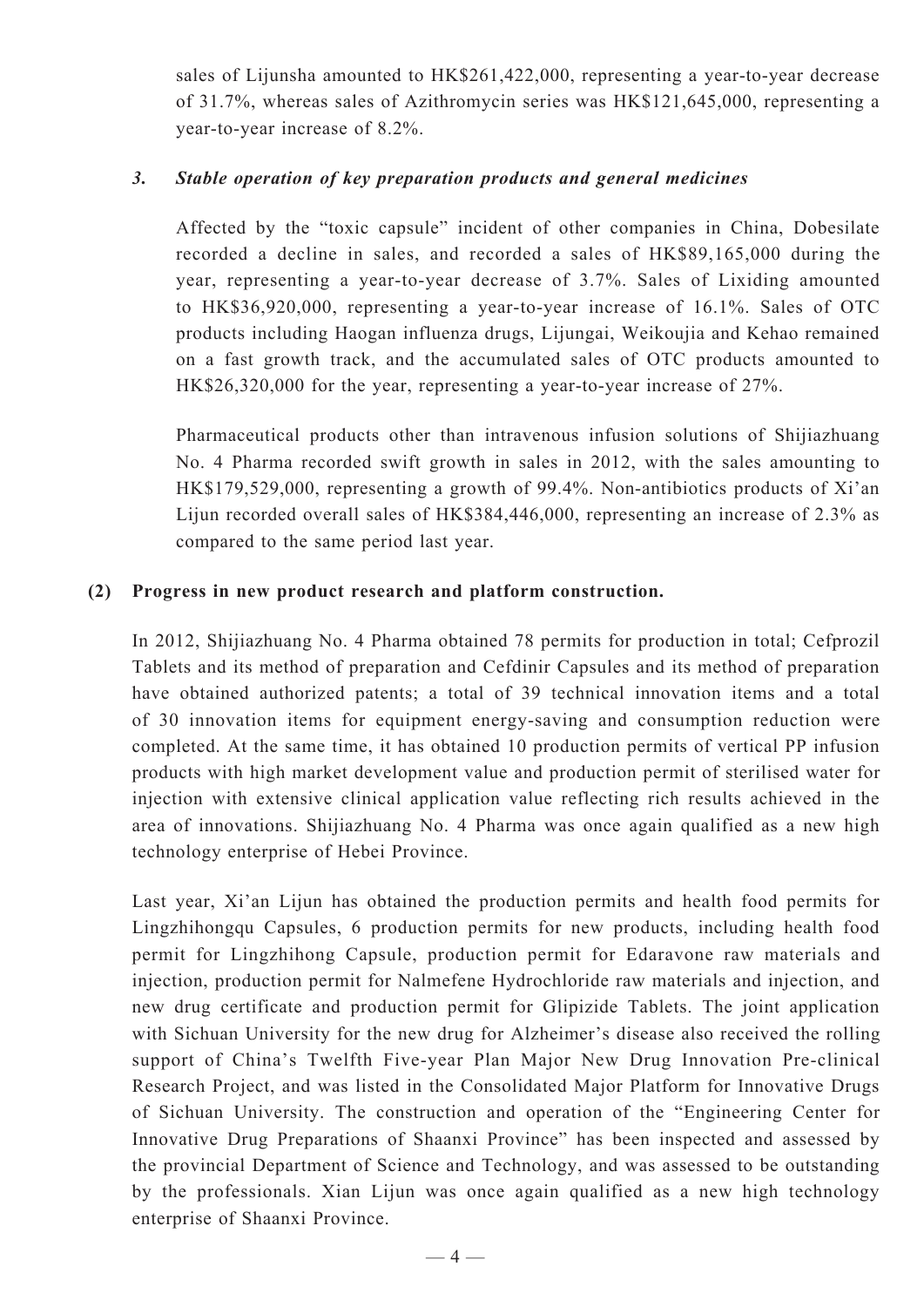## **(3) Orderly roll-out of key construction projects**

Shijiazhuang No. 4 made planning ahead in response to changes in market demands and assertively implemented them. The outstanding foresight and perspicacity of the technical reform have provided strong momentum for the development of the enterprise both at present and in the future. Key technical reform projects in Hebei Province, namely Shijiazhuang No. 4 Pharma's phase one project for modernized soft-packaging production line with an annual capacity of 500 million bottles (bags) of infusion solution preparations and auxiliary logistics and the Hydroxyethyl Starch bulk pharmaceuticals production project, have all commenced production and generated results. In particular, the project for modernized production line soft-packaging infusion solution and auxiliary logistics was construction in reference to certification standards and technical design of the European Union, which featured high starting-point, high efficiency and high quality, and its target capacity would double the production capacity for infusion solutions of the Group. The project has obtained China's new GMP certification at the beginning of 2012, ahead of China's new certification requirement on the production of sterile preparations and pharmaceuticals by two years, enabling the effective capture of market initiative. Since the commencement of operation, it has substantially enhanced the market competitiveness of the core products of soft-packaging infusion solutions, particularly the double-soft double hard tube soft-packaging infusion solution products, bringing along results to the Group. The phase two project for modernized soft-packaging production line featured the new addition of two specialized production lines for large-size (2,000ml, 1,000ml and 500ml) and 100ml soft-packaging infusion solutions have fully entered the stage of trial production, certification and pre-inspection, and have completed certification and commenced production in the second quarter of 2013.

To maintain the strong momentum of development of the infusion solutions and to fuel the sustainable development of the Group, the key project in Hebei Province, namely the relocation, upgrade and reconstruction project of the headquarters of Shijiazhuang No. 4 Pharma, has commenced construction in August 2012, which mainly included the production line for new model of preparations such as three-in-one PP new ampule preparation, and the new addition of an infusion solution production line with an annual production capacity of 800 million bottles (bags). It is anticipated that the 6 infusion solution production lines of phase one of project will commence trial production or certification in December 2013, bringing along an additional production capacity of 600 million bottles (bags) and more remarkable advantages of scale for the infusion solutions.

In 2012, Xi'an Lijun has focused on implementing the targeted capacity expansion and reconstruction for the two major preparations of freeze-dried powder injections and liquid injections, and has completed the project design. The freeze-dried powder injection project has completed demolition of buildings and structures at the legacy site of the construction project, relocation of water, electricity, air-conditioning pipes and network, commencement of foundation works, and negotiation and signing of major equipment contracts. The liquid injection project has also completed preparation works for reconstruction on legacy site.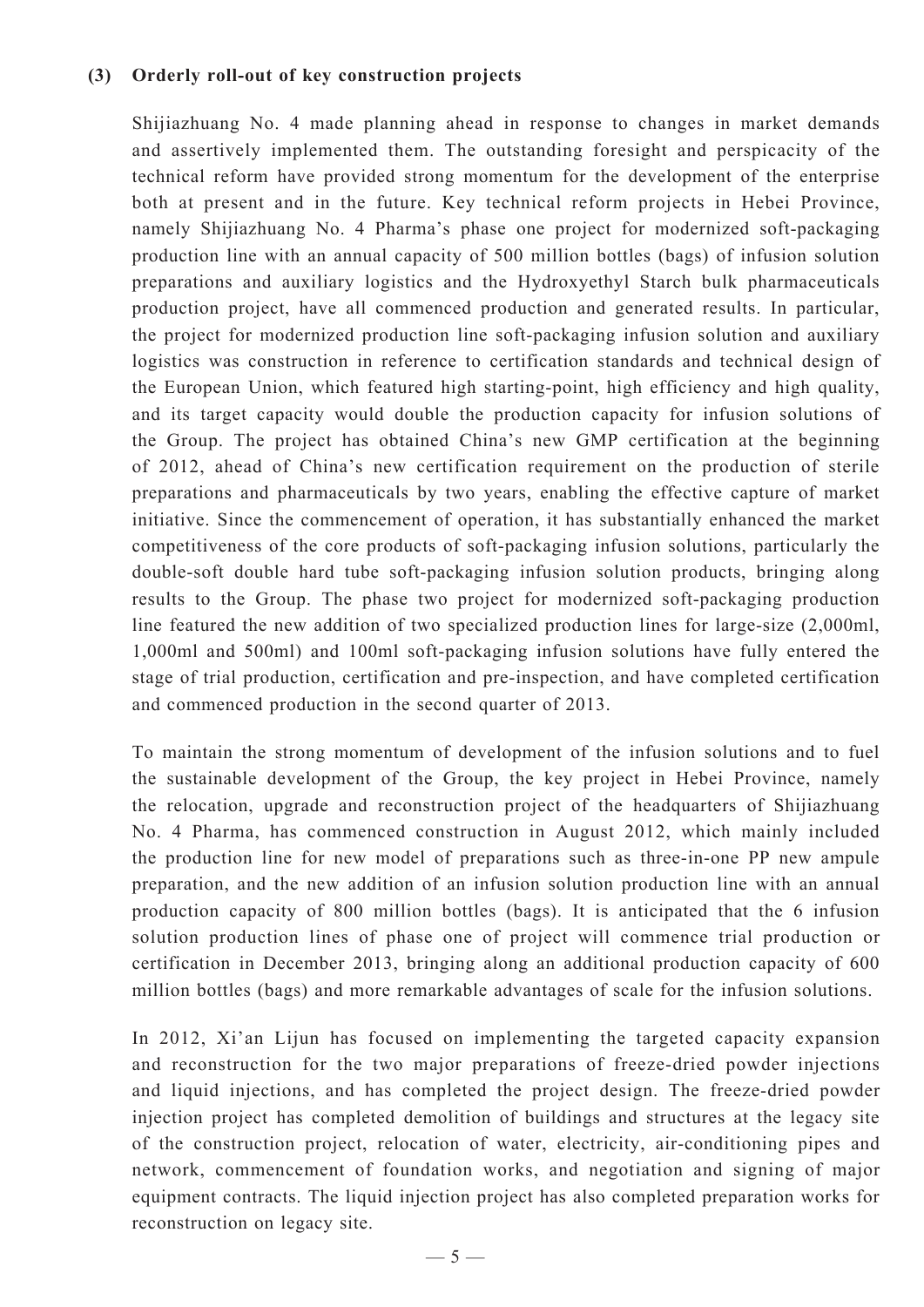### **3. Development outlook for 2013**

Looking forward into 2013, the operating situation of the pharmaceutical industry in the PRC is bound to remain stable, in which opportunities and challenges for enterprise development will coexist. The Group will leverage on its own advantages of scale and advantages of brand name to further enhance the product mix, and ride on the opportunities brought by market consolidation to continue its efforts in expanding and diversifying the product market, with the objective of achieving fast and greater growth in both the sales and profit.

#### **(1) Prioritization of product marketing and sales**

# *1. Enhancing structural adjustments to achieve new breakthroughs in production and sales of infusion solutions*

We will coordinate the domestic and overseas markets, reinforce the research and judgment of market and industrial policies, strive for inventories optimization and expansion of capacity; proactively overcome and assimilate the unfavorable influences of pricing and other policy factors, while on the prerequisites of enhancing the existing grasp and control on the market, to enhance the marketing and sales structure of the Group's core product infusion solution. At the same time, we will devise and implement strategies for differentiated marketing, reasonably adjust the tendering and bidding prices of pharmaceutical products, invigorate the sales of therapeutic infusion solution products such vertical, double soft tube and double hard tube infusion soft bag, rinsing solution soft bag, dialysis solution, sterilised water, Amino Acids solution and therapeutic solutions such as Ozagrel, Levofloxacin, Mannitol, Ambroxol and Bromhexine Hydrochloride through consolidating the establishment of the "three-in-one" marketing network encompassing business, enduser and distributors and leveraging on its own advantages in terms of technologies, quality and costs. Building on the advantage of self-produced raw materials, we will maximize the scale of production and sales of featured categories such as Sodium Chloride Hydroxyethyl Starch 40 Injection Solution, and simultaneously commit to the marketing and operation of strategic categories such as vertical soft infusion bag in order to continuously expand its market share in the North East China, North West China, Central China, East China and South China, comprehensively augment the profitability of the infusion solution products, diversify its product categories, and consolidate its brand name. Paralleled to increasing the weight of sales of high value-added products, we will strive to boost the annual production capacity of infusion solution by 30% or more in 2013 as compared to 2012 with the objectives of catering to the new round of market competition in the infusion solution industry, and achieving new breakthroughs in sales of the Group's core product of infusion solutions.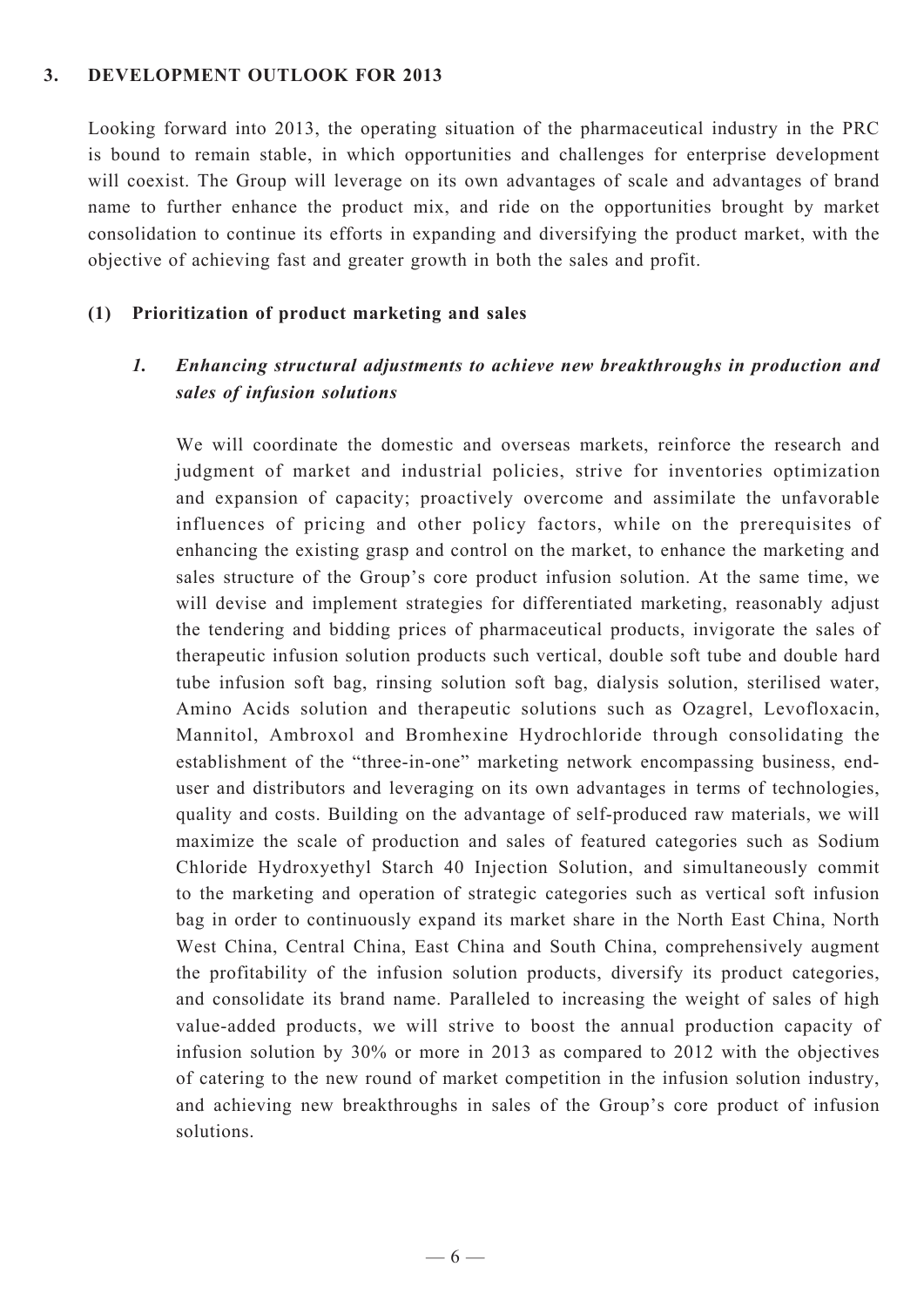We will unswervingly adhere to the strategy of "going overseas", incessantly expand the export channel and scale of infusion solutions, proactively partake in international competition, forcefully commence international registration and certification of products and trademarks while stepping up the establishment of foreign trading team, flexibly commence foreign trade business, and ensure a growth rate of over 30% for the sales of foreign trading and processing products.

## *2. Striving for stable sales of antibiotic products*

The antibiotics market will still be in a tough condition The Group has to react proactively. Firstly, we will thoroughly implement the "selling once the intended price is reached" approach in the entire sales process of Lijunsha, while at the same time accentuate the tendering and bidding of Lijunsha, expanding comprehensive commercial distribution, commencing incentive promotion for end-use procurements in depth, and cogently exploring end-user network. At the same time, we will commit to the sales expansion and volume stimulation for Lijunsha granule and capsule preparations to ensure stable sales of Lijunsha in the overall for the year.

Apart from consolidating and increasing the sales of freeze-dried powder injection of Paiqi series of products, we will continue to strive for sales volume stimulation of disperse tablets, capsules and dry mixed suspensions of the Paiqi oral intake series through leveraging on the branding effect. We will further focus on sales of Limaixian at drugstores aside from efforts to explore the end-use markets of hospitals, clinics and community clinics.

# *3. Ensuring swift growth in the sales of advantageous featured categories and general medicines*

For Dobesilate, we will enlarge their marketing and sales team to build a nationwide promotion network; strengthen and widen promotion at hospitals and drugstores; fight for direct negotiation and supply related to end-use; and step up promotion to targeted customers. For Lixiding, we will concentrate our promotion and marketing efforts on small scale promotion activities in offices of hospitals and highlight the function and efficacy of Lixiding in the aspects of high blood pressure and cerebral hemorrhage in order to consolidate its position in clinical therapy.

General medicines will adhere to the path of focusing on products with relative advantageous features, aggressively adjusting product mix, promoting the sales of high margin products, emphasizing tender work and sales growth for tender winning products and expansion of end-use network, which will in turn assure sustained sales and profit growth. In respect of foreign trade of bulk pharmaceuticals, consolidation of existing market shares will be paralleled by every possible effort to boost the export of preparations with advantages.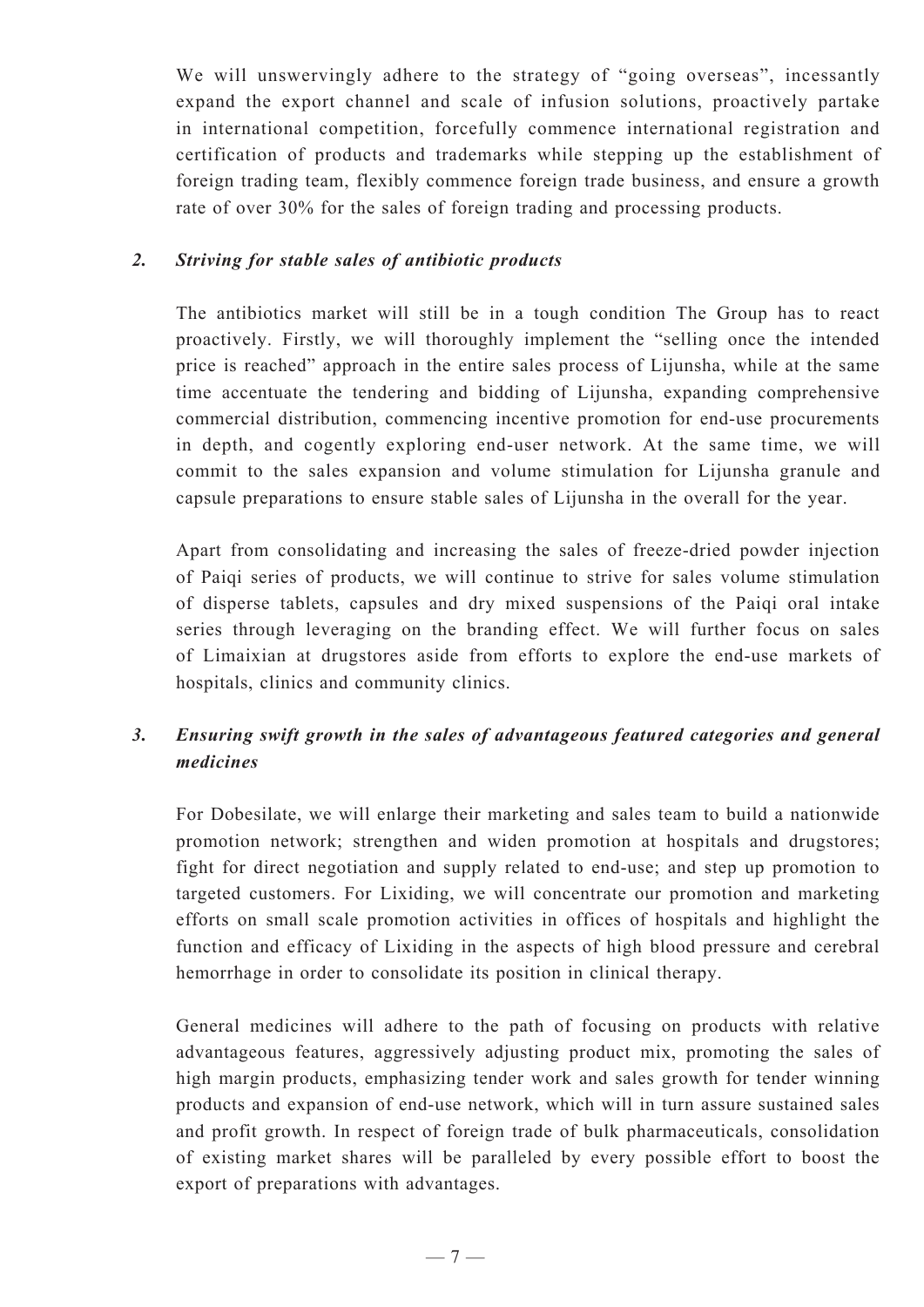We will focus on the "promotion and market distribution" of OTC products, expedite the business attraction layout across the nation, coordinate the interest distribution among segments of marketing and sales, compress the commercial space of OTC products, implement direct supply to end-users as much as possible, and devote every effort in enhancing the sales scale and growth.

### **(2) Expedited new product research and development and approval of applications**

Based on planning and implementation of new product and technology development with vision and strategy, Shijiazhuang No. 4 Pharma will strive to accelerate the application for approval procedure for products with market advantages such as 2,000ml and 500ml Compound Electrolyte soft-packaging and Glycine Rinsing Solution, coordinate and promote the application for approval, development and screening of over 180 categories under development and intended for development such as three-in-one PP ampule small liquid injection preparation, enlarge the reserve of new products and the construction effort for the engineering and technical center of injection solution at provincial level and the State enterprise technical center, proactively develop the State's major scientific projects, and to incessantly reinforce our core competitiveness. Shijiazhuang No. 4 Pharma will emphasize the research and application of policies in relation to scientific innovation and project construction in order to aggressively strive for government financial support.

Xi'an Lijun will strive for the completion of production application and research and development site inspection for the raw material and injection solution of Levomedetomidine Hydrochloride project, accelerate the production site inspection of Sodium Azulene Sulfonate raw materials. And it will closely follow up the progress of 2 technology evaluation items of Type 1.5 new drug by the National Pharmaceutical Approval Centre. Xi'an Lijun will also stringently comply with the opinion on research and development of Xi'an Lijun to expedite the research and development progress of 7 projects under development, including Type 1.1 New drug for curing Alzheimer's disease, Moxifloxacin Hydrochloride raw materials and tablet, and Ursodeoxycholic Acid Capsule.

## **(3) Acceleration of standardization, capacity expansion and reformation projects**

Aimed at fully accelerating progress of the relocation, upgrade and reconstruction project of the headquarters, Shijiazhuang No. 4 Pharma will propel the progress with high starting-point, high efficiency and high quality through allocation of backbone forces, progress in accordance with a countdown schedule and exertion in accordance with the planned timetable. Setting off from the benchmark of "innovations and motivations, breakthroughs and transcendences", it will enhance its technical layout, equipment selection and production deployment centering on the core factors of quality, efficiency, energy-saving and environmental protection, in order to make its projects as the exemplar and ideal that will stay innovative for fifteen years, and ensure the phase one project will be ready for trial operation and certification by the end of 2013. Simultaneously, we will step up the progress of upgrade and reconstruction of the original infusion solution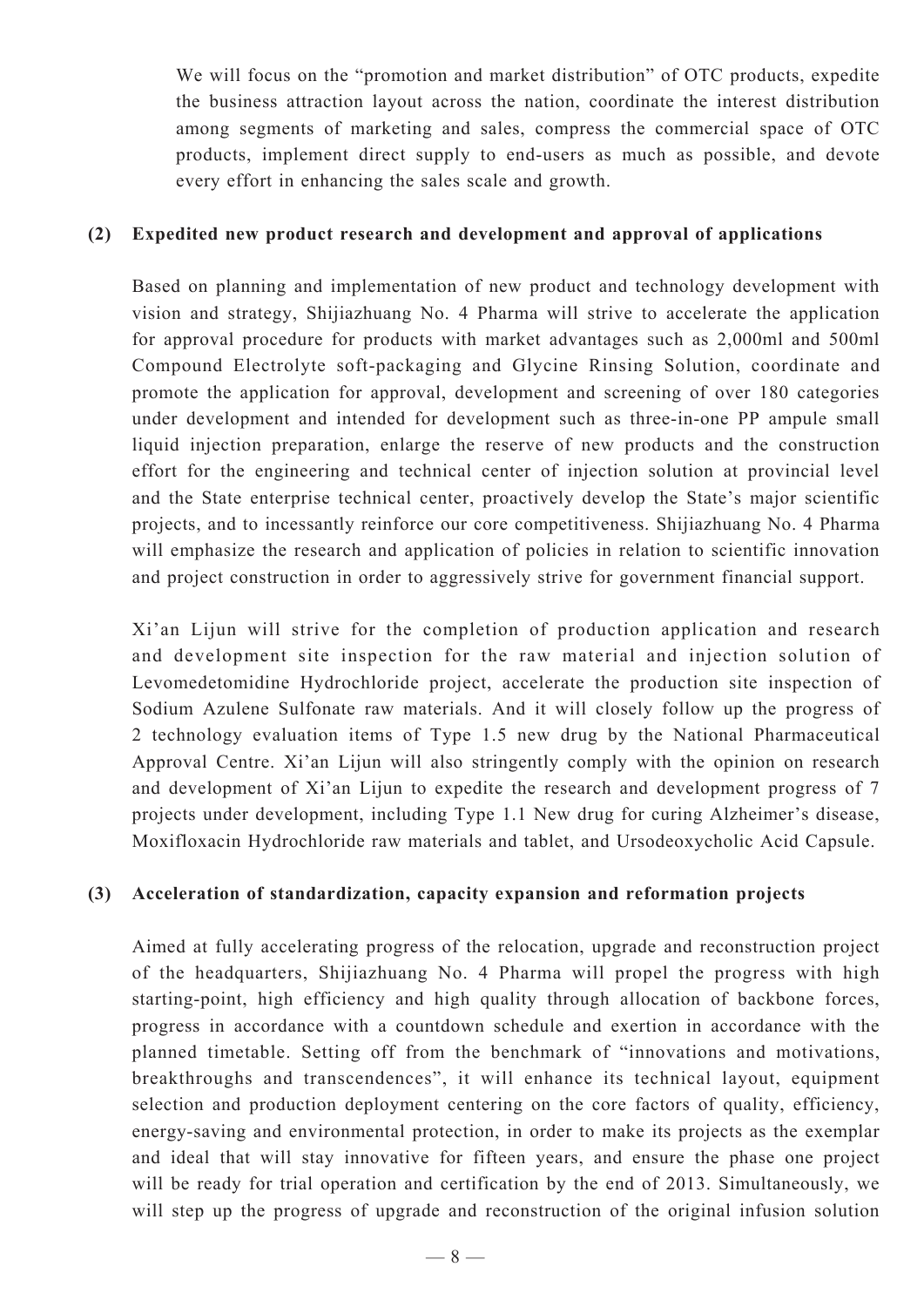production line to achieve passing the new GMP certification of all infusion solution production lines of Shijiazhuang No. 4 Pharma at the earliest possible time, with the aim to effectively respond to changes in market and policies, and to maintain leading position of the infusion solutions in terms of production volume, quality and results and to further consolidate and enhance the leadership in the industry and the support to the Group of the infusion solution.

The two major projects, namely freeze-dried powder injections and liquid injections, of Xi'an Lijun will be accelerated in accordance with the overall progress requirements of passing the GMP on-site inspection by the end of 2013, and obtaining the new GMP certification by the end of March 2014. The expansion and reconstruction project of targeted capacity at 15 billion tablets will be timely commenced during the year in view of the actual situations. Project constructions will focus on the control, supervision, management and assessment of the design and construction processes, with a particular focus on the control of tendering and costs, in order to eradicate management shortfalls. All segments will actualize modernization, economization, and perspicacity. Building on the foundation of fulfilling the new GMP requirements, we will soundly implemented energy-saving and emission-reducing tasks, emphasize selection of new techniques, new technologies, new equipment and new materials and economization of power and energy, and stress the recycle of energy and combined use of equipment.

In conclusion, facing a tough market, the Group will adopt proactive responses to improve its level of sales and management with all means, enhance the quality and efficiency of operation, and in turn generate satisfactory return to its investors. We are highly confident in the future development of the Group.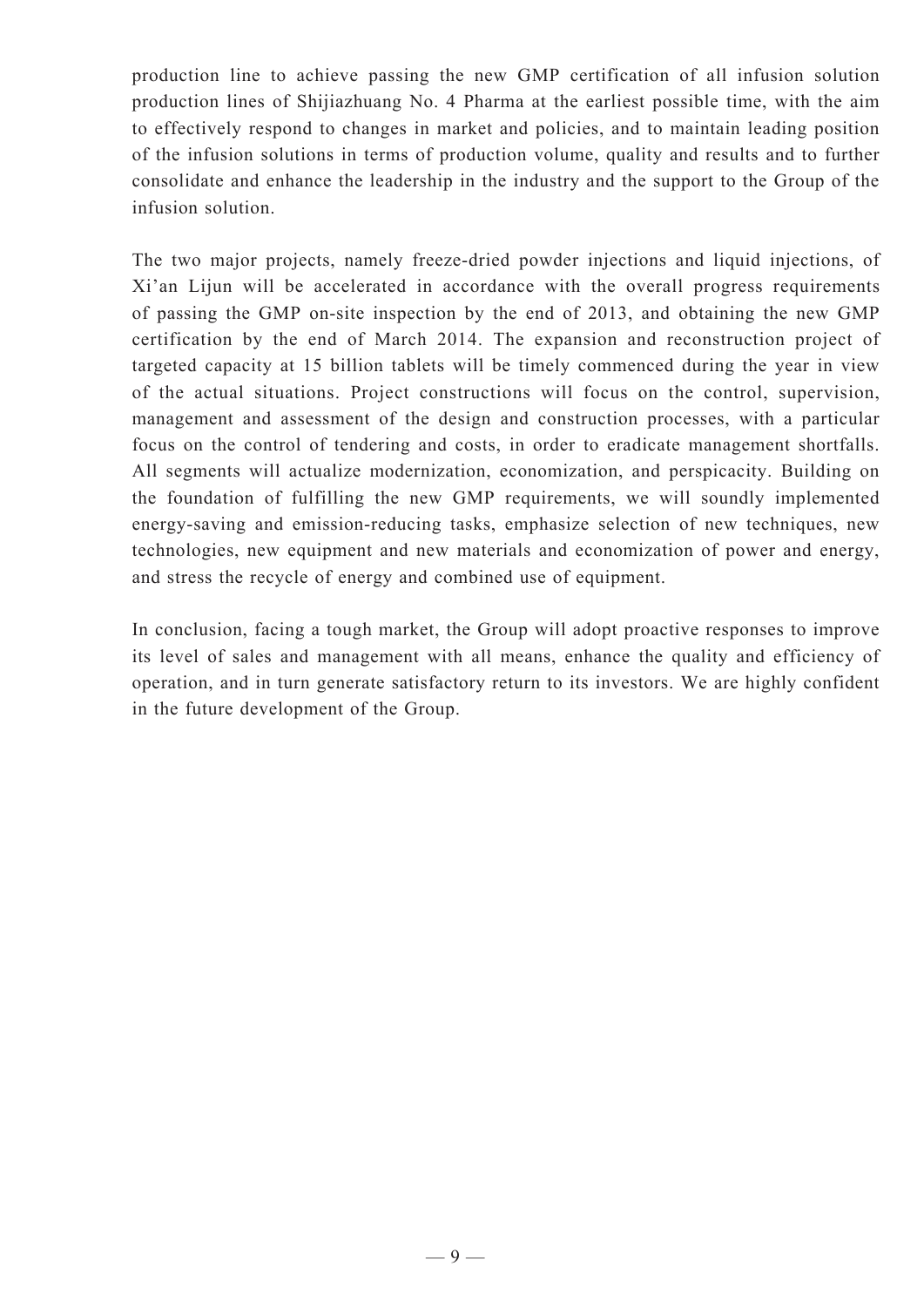# **CONSOLIDATED STATEMENT OF COMPREHENSIVE INCOME**

*For the year ended 31 December 2012*

|                                                                                                           | <b>Note</b>          | 2012<br><b>HK\$'000</b>  | 2011<br>HK\$'000                       |
|-----------------------------------------------------------------------------------------------------------|----------------------|--------------------------|----------------------------------------|
| Revenue<br>Cost of sales                                                                                  | $\mathfrak{Z}$<br>10 | 2,430,684<br>(1,397,590) | 2,155,215<br>(1,241,525)               |
| Gross profit                                                                                              |                      | 1,033,094                | 913,690                                |
| Selling and marketing costs<br>General and administrative expenses<br>Impairment loss of goodwill         | 10<br>10             | (410,798)<br>(290, 201)  | (441, 342)<br>(243, 231)<br>(223, 552) |
| Other gains $-$ net                                                                                       | $\mathfrak{Z}$       | 40,121                   | 7,581                                  |
| <b>Operating profit</b>                                                                                   |                      | 372,216                  | 13,146                                 |
| Finance income<br>Finance costs                                                                           | 4<br>$\overline{A}$  | 1,242<br>(36, 954)       | 2,771<br>(18, 111)                     |
| Finance costs – net                                                                                       |                      | (35,712)                 | (15, 340)                              |
| Profit/(loss) before income tax<br>Income tax expense                                                     | 5                    | 336,504<br>(55, 513)     | (2,194)<br>(39, 183)                   |
| Profit/(loss) for the year                                                                                |                      | 280,991                  | (41, 377)                              |
| Other comprehensive income:<br>Currency translation differences                                           |                      | (499)                    | 86,639                                 |
| Total comprehensive income for the year                                                                   |                      | 280,492                  | 45,262                                 |
| Profit/(loss) attributable to:<br>Equity holders of the Company<br>Non-controlling interests              |                      | 281,003<br>(12)          | (41, 401)<br>24                        |
|                                                                                                           |                      | 280,991                  | (41, 377)                              |
| Total comprehensive income attributable to:<br>Equity holders of the Company<br>Non-controlling interests |                      | 280,504<br>(12)          | 45,195<br>67                           |
|                                                                                                           |                      | 280,492                  | 45,262                                 |
|                                                                                                           |                      | 2012<br><b>HK\$</b>      | 2011<br>HK\$<br>(Restated)             |
| Earnings/(losses) per share for profit/(loss) attributable to<br>the equity holders of the Company        |                      |                          |                                        |
| — Basic                                                                                                   | 6                    | 0.0959                   | (0.0141)                               |
| - Diluted                                                                                                 | 6                    | 0.0958                   | (0.0141)                               |
|                                                                                                           |                      | 2012<br><b>HK\$'000</b>  | 2011<br><b>HK\$'000</b>                |
| <b>Dividends</b>                                                                                          | $\overline{7}$       | 97,697                   | 97,792                                 |
|                                                                                                           |                      |                          |                                        |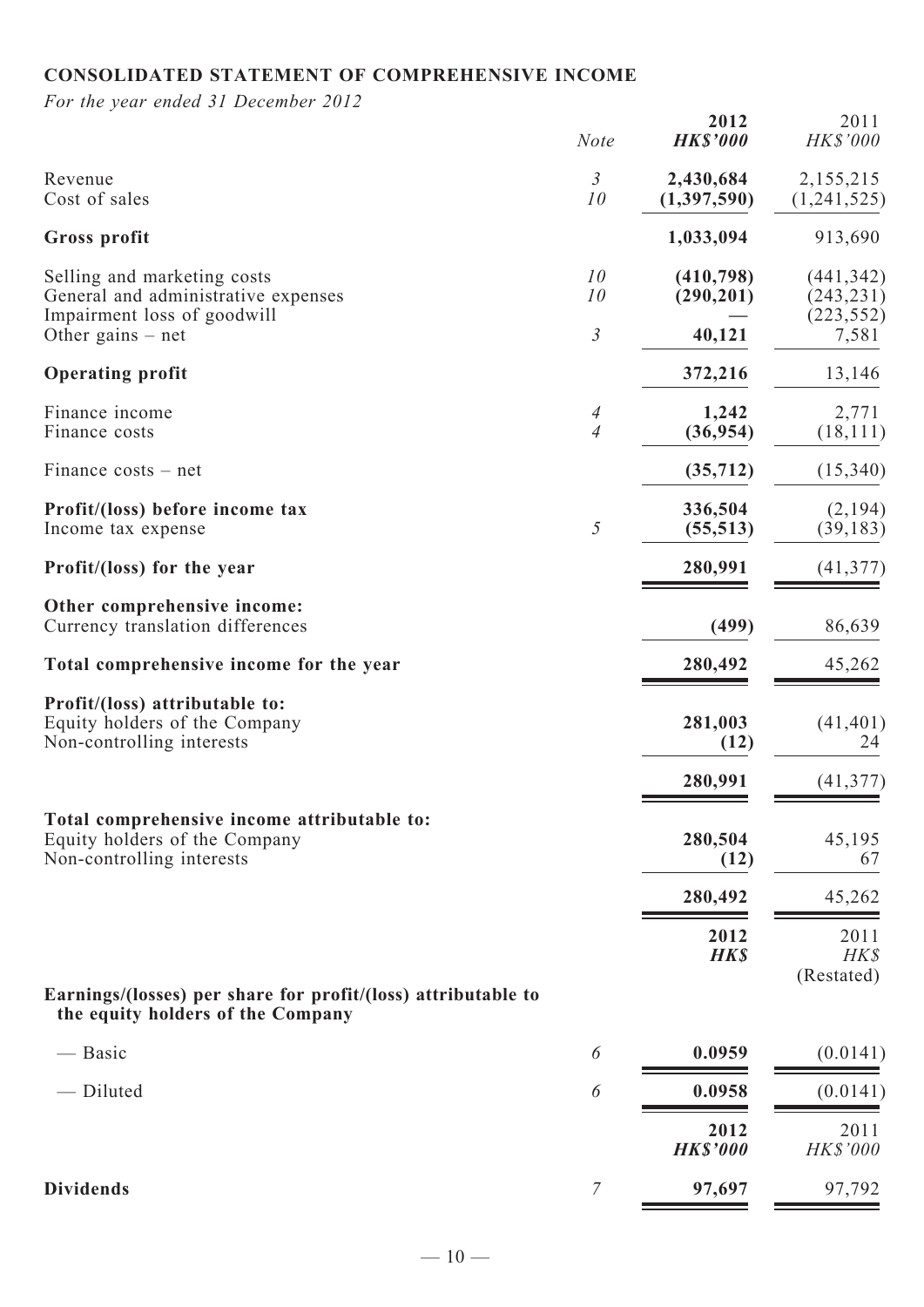# **CONSOLIDATED BALANCE SHEET**

*As at 31 December 2012*

|                                                       |             | As at           | As at       |
|-------------------------------------------------------|-------------|-----------------|-------------|
|                                                       |             | 31 December     | 31 December |
|                                                       |             | 2012            | 2011        |
|                                                       | <b>Note</b> | <b>HK\$'000</b> | HK\$'000    |
| <b>ASSETS</b>                                         |             |                 |             |
| <b>Non-current assets</b>                             |             |                 |             |
| Land use rights                                       |             | 239,241         | 220,433     |
| Property, plant and equipment                         |             | 1,630,224       | 1,444,819   |
| Intangible assets                                     |             | 310,964         | 316,896     |
| Deferred income tax assets                            |             | 21,175          | 21,526      |
| Available-for-sale financial assets                   |             | 159             | 159         |
|                                                       |             | 2,201,763       | 2,003,833   |
| <b>Current assets</b>                                 |             |                 |             |
| Inventories                                           |             | 398,758         | 342,318     |
| Trade and bills receivables                           | $\delta$    | 826,943         | 704,666     |
| Financial assets at fair value through profit or loss |             |                 | 2,367       |
| Prepayments, deposits and other receivables           |             | 152,191         | 128,933     |
| Pledged bank deposits                                 |             |                 | 4,443       |
| Cash and cash equivalents                             |             | 411,783         | 257,980     |
|                                                       |             | 1,789,675       | 1,440,707   |
| <b>Total assets</b>                                   |             | 3,991,438       | 3,444,540   |
| <b>EQUITY</b>                                         |             |                 |             |
| Capital and reserves attributable to equity holders   |             |                 |             |
| of the Company                                        |             |                 |             |
| Share capital                                         |             | 65,405          | 55,703      |
| Reserves                                              |             |                 |             |
| - Proposed final dividend                             |             | 58,599          | 48,896      |
| $-$ Others                                            |             | 2,364,488       | 2,191,078   |
|                                                       |             | 2,488,492       | 2,295,677   |
| <b>Non-controlling interests</b>                      |             | 604             | 616         |
| <b>Total equity</b>                                   |             | 2,489,096       | 2,296,293   |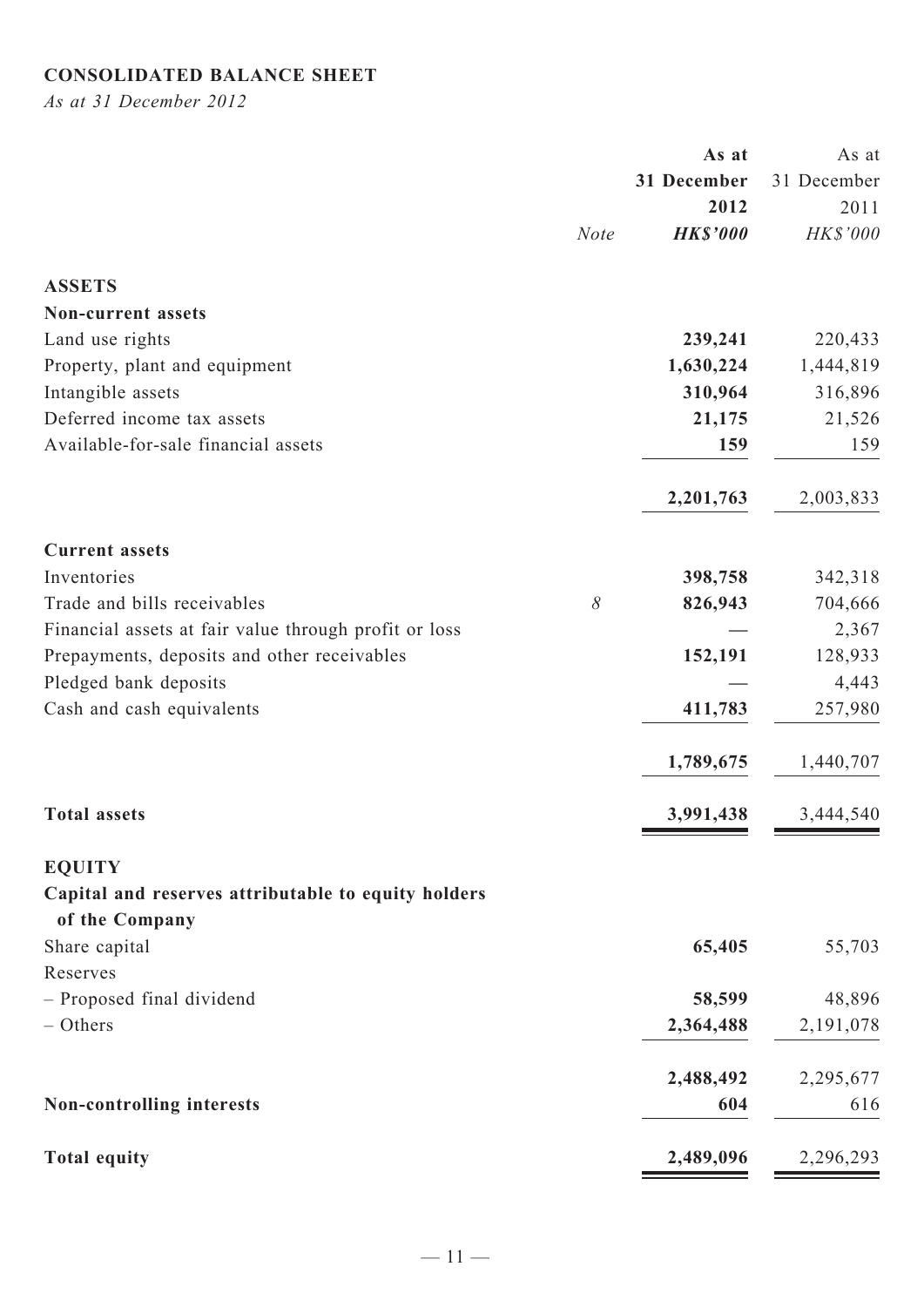# **CONSOLIDATED BALANCE SHEET**

*As at 31 December 2012*

|                                       |             | As at           | As at       |
|---------------------------------------|-------------|-----------------|-------------|
|                                       |             | 31 December     | 31 December |
|                                       |             | 2012            | 2011        |
|                                       | <b>Note</b> | <b>HK\$'000</b> | HK\$'000    |
| <b>LIABILITIES</b>                    |             |                 |             |
| <b>Non-current liabilities</b>        |             |                 |             |
| <b>Borrowings</b>                     |             | 306,034         | 86,822      |
| Deferred income tax liabilities       |             | 23,783          | 25,344      |
| Deferred revenue                      |             | 7,795           | 10,608      |
| Post-employment benefit obligation    |             | 10,925          | 10,548      |
|                                       |             | 348,537         | 133,322     |
| <b>Current liabilities</b>            |             |                 |             |
| <b>Borrowings</b>                     |             | 522,474         | 329,793     |
| Trade and bills payables              | 9           | 250,575         | 259,986     |
| Advanced receipts from customers      |             | 25,996          | 17,271      |
| Dividends payable                     |             |                 | 6,050       |
| Accruals and other payables           |             | 330,660         | 393,338     |
| Income tax payable                    |             | 24,100          | 8,487       |
|                                       |             | 1,153,805       | 1,014,925   |
| <b>Total liabilities</b>              |             | 1,502,342       | 1,148,247   |
| <b>Total equity and liabilities</b>   |             | 3,991,438       | 3,444,540   |
| Net current assets                    |             | 635,870         | 425,782     |
| Total assets less current liabilities |             | 2,837,633       | 2,429,615   |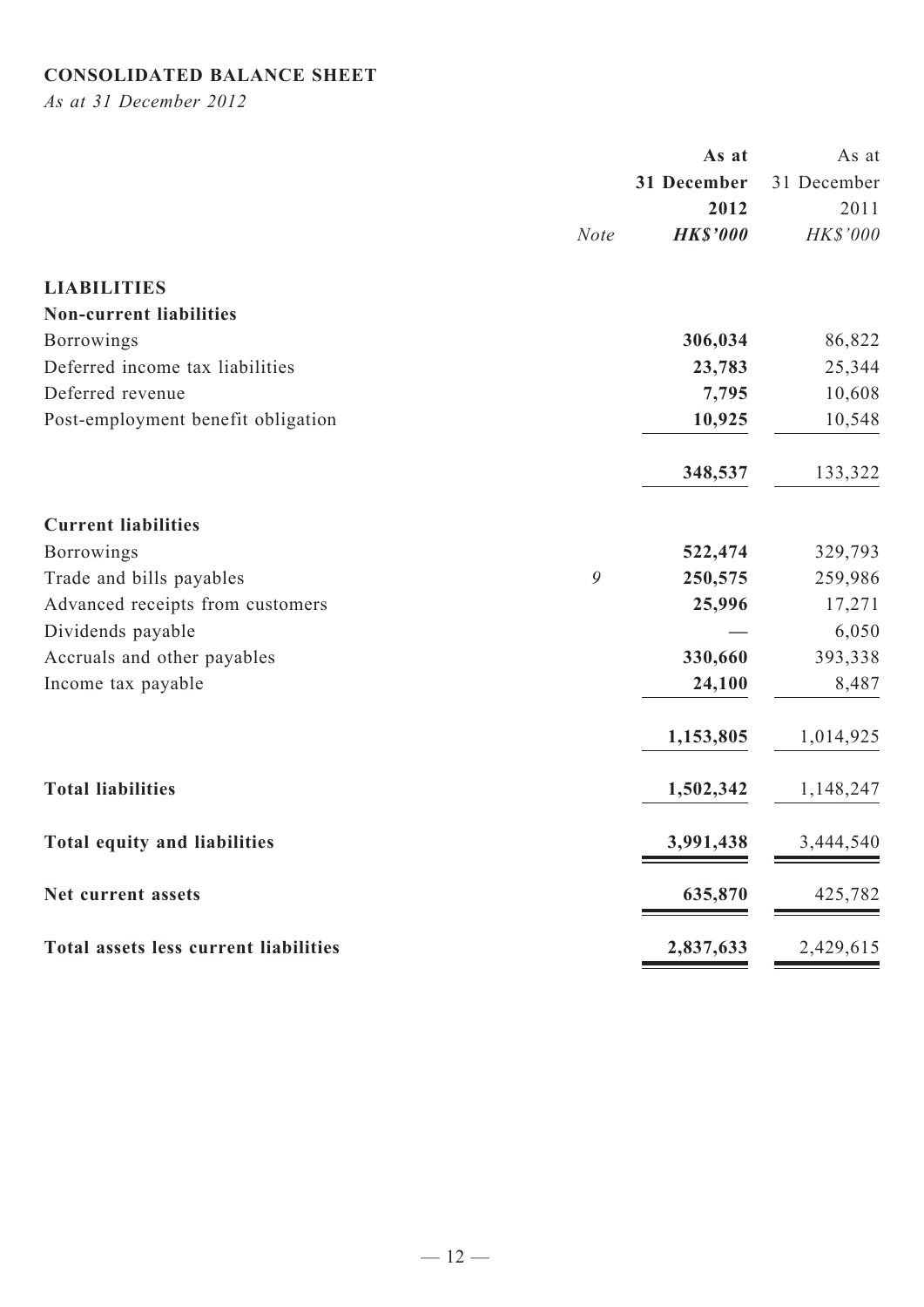### **SELECTED NOTES TO THE CONSOLIDATED FINANCIAL STATEMENTS**

#### **1. Basis of preparation**

The consolidated financial statements of the Group have been prepared in accordance with Hong Kong Financial Reporting Standards ("HKFRS") issued by the Hong Kong Institute of Certified Public Accountants ("HKICPA"). The consolidated financial statements have been prepared under the historical cost convention, as modified by the revaluation of financial assets at fair value through profit or loss.

The preparation of financial statements in conformity with HKFRS requires the use of certain critical accounting estimates. It also requires management to exercise its judgment in the process of applying the Group's accounting policies.

#### *(a) New and amended standards adopted by the Group*

• The HKICPA has amended HKAS 12, 'Income taxes', to introduce an exception to the principle for the measurement of deferred tax assets or liabilities arising on an investment property measured at fair value. HKAS 12 requires an entity to measure the deferred tax relating to an asset depending on whether the entity expects to recover the carrying amount of the asset through use or sale. The amendment introduces a rebuttable presumption that an investment property measured at fair value is recovered entirely by sale. The amendments do not result in a material impact on the Group's consolidated financial statements.

## *(b) New and amended standards have been issued but are not effective for the financial year beginning 1 January 2012 and have not been early adopted*

**Effective date**

| IAS32 (Amendments)       | Financial Instruments: Presentation        | 1 January 2013 |
|--------------------------|--------------------------------------------|----------------|
| HKFRS 7 (Amendments)     | Financial Instruments: Disclosures         | 1 January 2013 |
| <b>HKFRS 9</b>           | Financial Instruments: Classification      | 1 January 2015 |
|                          | and measurement                            |                |
| HKFRS 10                 | Consolidated financial statements          | 1 January 2013 |
| HKFRS 12                 | Disclosures of interests in other entities | 1 January 2013 |
| HKFRS 13                 | Fair value measurement                     | 1 January 2013 |
| HKAS 1 (Amendments)      | Presentation of financial statements       | 1 July 2012    |
| HKAS 19 (Amendments)     | Employee benefits                          | 1 January 2013 |
| IAS 27 (revised 2011)    | Separate financial statements              | 1 January 2013 |
| Annual improvements 2011 |                                            | 1 January 2013 |
|                          |                                            |                |

None of these new and amended standards is expected to have a significant effect on the consolidated financial statements of the Group.

There are no other HKFRSs or HK(IFRIC) interpretations that are not yet effective that would be expected to have a material impact on the Group.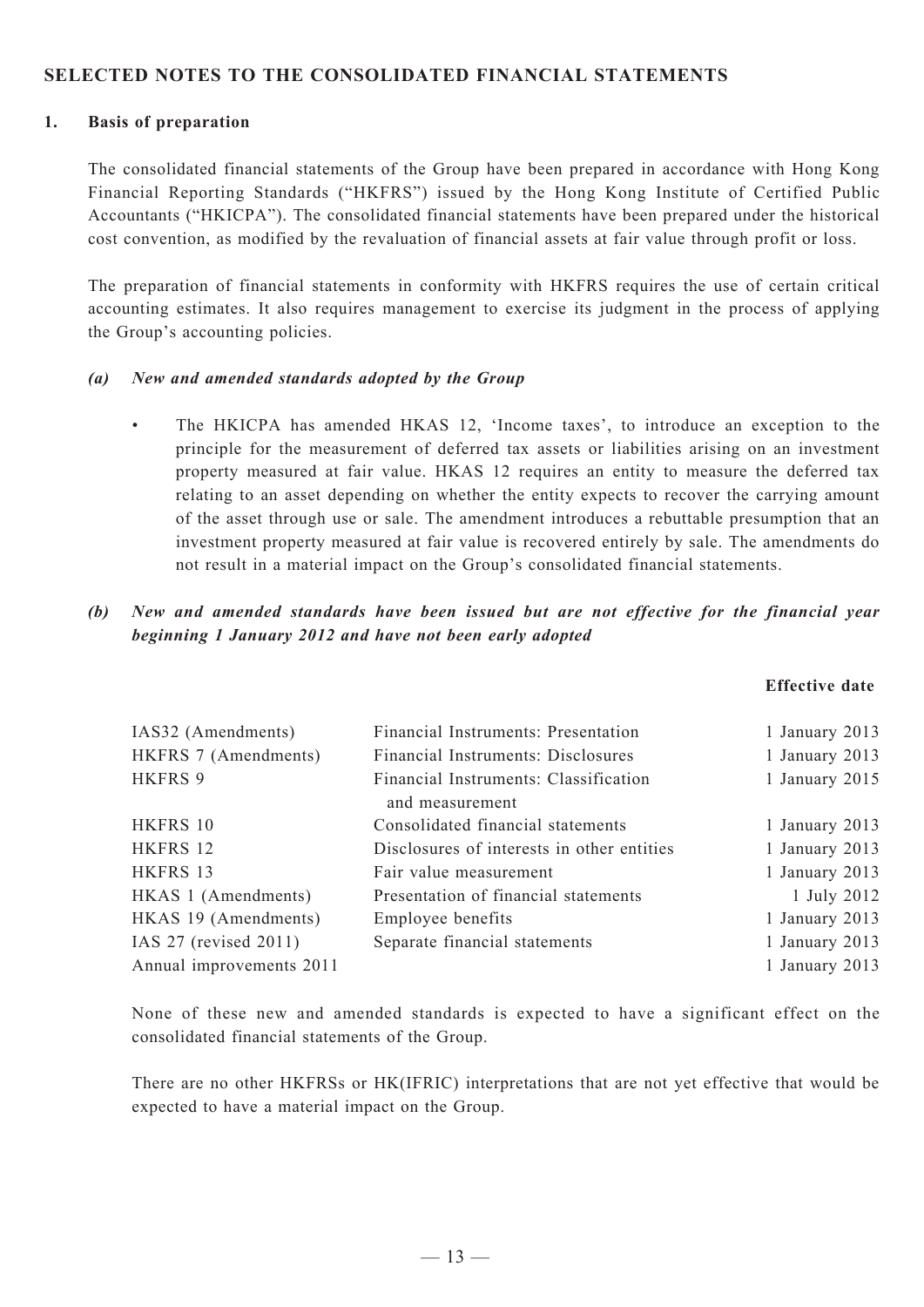#### **2. Segment information — Group**

The chief operating decision-maker has been identified as the executive directors. The decisionmaker reviews the Group's internal reporting in order to assess performance and allocate resources. Management has determined the operating segments based on these reports.

The board considers the business from product perspective. From a product perspective, the decisionmaker assesses the performance of two product segments, namely Intravenous infusion solution and others and Antibiotics and others.

The chief operating decision-maker assesses the performance of the operating segments based on a measure of revenue and profit. This measurement is consistent with that in the annual financial statements.

Unallocated operating loss was mainly attributable to corporate expenses.

Segment assets consist primarily of land use rights, property, plant and equipment, intangible assets, inventories, trade and bill receivables, prepayments, deposits and other receivables, pledged bank deposits and cash and cash equivalents. Unallocated assets mainly comprise corporate cash.

Segment liabilities comprise mainly operating liabilities. Unallocated liabilities mainly comprise corporate borrowings.

The revenue from external parties reported to the management is measured in a manner consistent with that in the consolidated income statement.

The segment information provided to the decision-maker for the reportable segments for the year ended 31 December 2012 is as follows:

|                                         | <b>Intravenous</b><br>infusion<br>solution<br>and others<br><b>HK\$'000</b> | <b>Antibiotics</b><br>and others<br><b>HK\$'000</b> | Unallocated<br><b>HK\$'000</b> | Total<br><b>HK\$'000</b> |
|-----------------------------------------|-----------------------------------------------------------------------------|-----------------------------------------------------|--------------------------------|--------------------------|
| Revenue                                 | 1,418,174                                                                   | 1,012,510                                           |                                | 2,430,684                |
| Operating profit/(loss) segment results | 346,711                                                                     | 61,160                                              | (35,655)                       | 372,216                  |
| Finance income                          | 692                                                                         | 296                                                 | 254                            | 1,242                    |
| Finance costs                           | (24, 388)                                                                   | (11,251)                                            | (1,315)                        | (36, 954)                |
| Profit/(loss) before income tax         | 323,015                                                                     | 50,205                                              | (36,716)                       | 336,504                  |
| Income tax expense                      | (49, 148)                                                                   | (6,365)                                             |                                | (55, 513)                |
| Profit/(loss) for the year              | 273,867                                                                     | 43,840                                              | (36,716)                       | 280,991                  |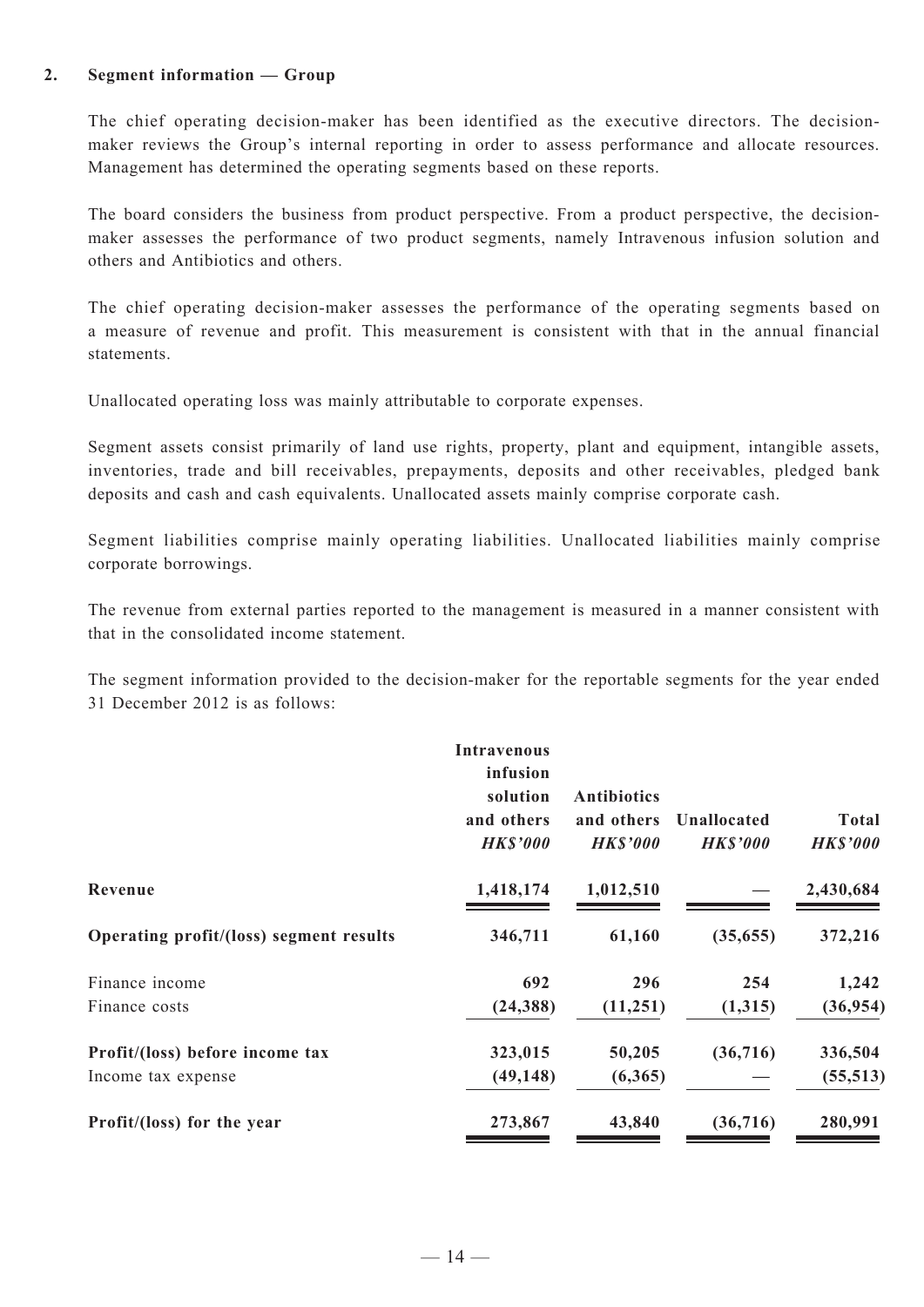Other segment items included in the consolidated income statement for the year ended 31 December 2012 are as follows:

|                                               | <b>Intravenous</b><br>infusion<br>solution<br>and others<br><b>HK\$'000</b> | <b>Antibiotics</b><br>and others<br><b>HK\$'000</b> | Unallocated<br><b>HK\$'000</b> | <b>Total</b><br><b>HK\$'000</b> |
|-----------------------------------------------|-----------------------------------------------------------------------------|-----------------------------------------------------|--------------------------------|---------------------------------|
| Amortisation of land use rights               | 1,886                                                                       | 3,931                                               |                                | 5,817                           |
| Depreciation of property, plant and equipment | 104,049                                                                     | 29,390                                              | 327                            | 133,766                         |
| Amortisation of intangible assets             | 10,398                                                                      | 1,561                                               |                                | 11,959                          |
| Impairment of inventories                     |                                                                             | 36                                                  |                                | 36                              |
| Provision for impairment of receivables       | 477                                                                         | 14,728                                              |                                | 15,205                          |

The segment information provided to the decision-maker for the reportable segments for the year ended 31 December 2011 is as follows:

|                                         | Intravenous<br>infusion<br>solution<br>and others | Antibiotics<br>and others | Unallocated     | Total     |
|-----------------------------------------|---------------------------------------------------|---------------------------|-----------------|-----------|
|                                         | <b>HK\$'000</b>                                   | HK\$'000                  | <b>HK\$'000</b> | HK\$'000  |
| Revenue                                 | 1,036,463                                         | 1,118,752                 |                 | 2,155,215 |
| Operating profit/(loss) segment results | 174,033                                           | 81,620                    | (242, 507)      | 13,146    |
| Finance income                          | 932                                               | 571                       | 1,268           | 2,771     |
| Finance costs                           | (10,097)                                          | (7,796)                   | (218)           | (18, 111) |
| Profit/(loss) before income tax         | 164,868                                           | 74,395                    | (241, 457)      | (2, 194)  |
| Income tax expense                      | (25, 428)                                         | (13, 154)                 | (601)           | (39, 183) |
| Profit/(loss) for the year              | 139,440                                           | 61,241                    | (242, 058)      | (41, 377) |

Other segment items included in the consolidated income statement for the year ended 31 December 2011 are as follows:

|                                               | Intravenous<br>infusion<br>solution<br>and others<br>HK\$'000 | Antibiotics<br>and others<br><b>HK\$'000</b> | Unallocated<br><b>HK\$'000</b> | Total<br>HK\$'000 |
|-----------------------------------------------|---------------------------------------------------------------|----------------------------------------------|--------------------------------|-------------------|
| Amortisation of land use rights               | 1,840                                                         | 3,848                                        |                                | 5,688             |
| Depreciation of property, plant and equipment | 67,369                                                        | 28,205                                       | 465                            | 96,039            |
| Amortisation of intangible assets             | 17,774                                                        | 1,253                                        |                                | 19,027            |
| Impairment of goodwill                        |                                                               |                                              | 223,552                        | 223,552           |
| Impairment of inventories                     |                                                               | 280                                          |                                | 280               |
| Impairment of property, plant and equipment   |                                                               | 2,394                                        |                                | 2,394             |
| Provision for impairment of receivables       | 107                                                           | 2,448                                        |                                | 2,555             |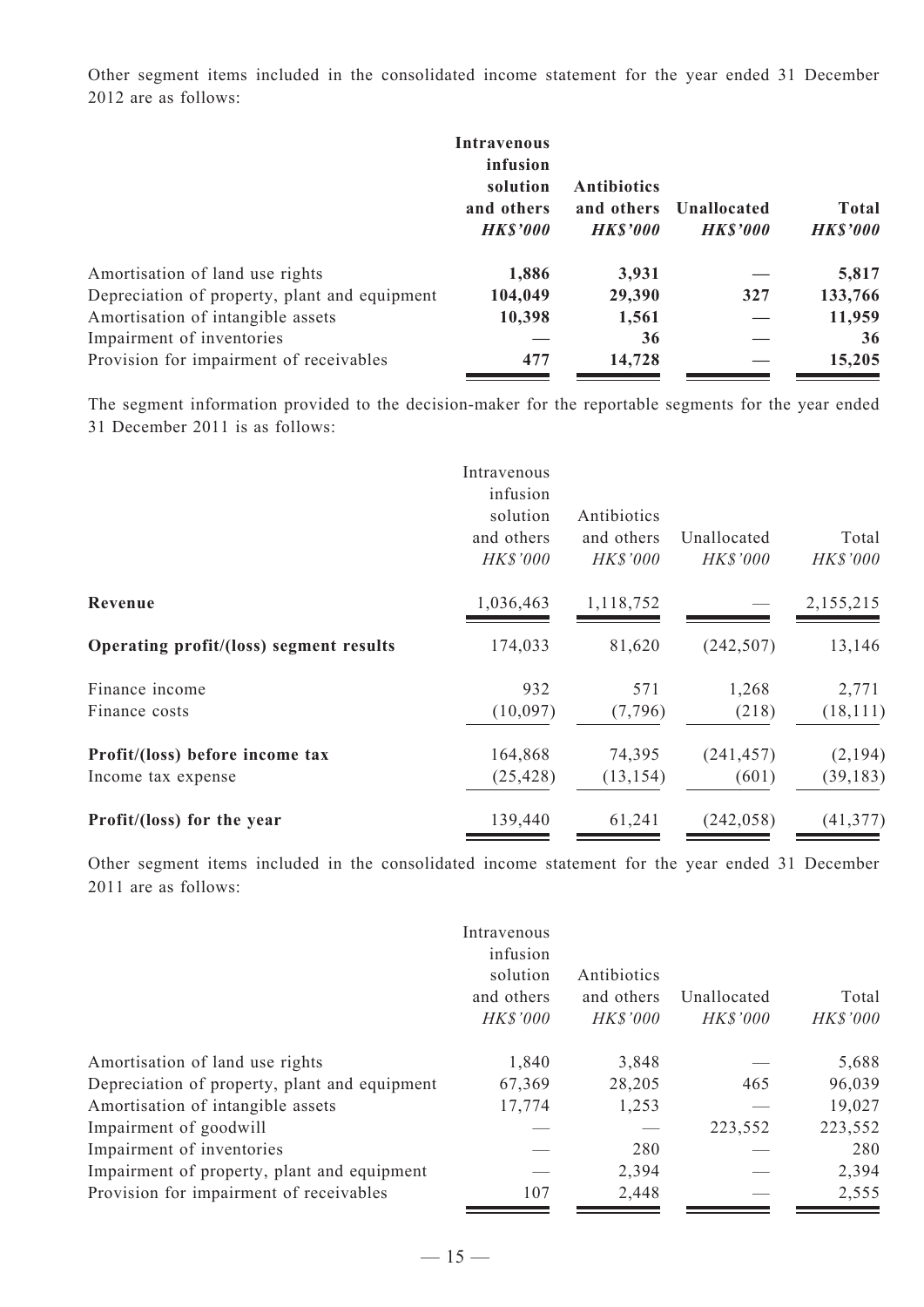The segment assets and liabilities at 31 December 2012 are as follows:

|                          | Intravenous<br>infusion<br>solution<br>and others<br><b>HK\$'000</b> | <b>Antibiotics</b><br><b>HKS'000</b> | and others Unallocated<br><b>HK\$'000</b> | <b>Total</b><br><b>HK\$'000</b> |
|--------------------------|----------------------------------------------------------------------|--------------------------------------|-------------------------------------------|---------------------------------|
| <b>Total assets</b>      | 2,606,370                                                            | 1,381,777                            | 3,291                                     | 3,991,438                       |
| <b>Total liabilities</b> | 1,073,860                                                            | 428,482                              |                                           | 1,502,342                       |

The segment assets and liabilities at 31 December 2011 are as follows:

|                                                  | Intravenous<br>infusion<br>solution | Antibiotics                   |                                |                       |
|--------------------------------------------------|-------------------------------------|-------------------------------|--------------------------------|-----------------------|
|                                                  | and others<br><b>HK\$'000</b>       | and others<br><b>HK\$'000</b> | Unallocated<br><b>HK\$'000</b> | Total<br>HK\$'000     |
| <b>Total assets</b>                              | 2,074,263                           | 1,254,941                     | 115,336                        | 3,444,540             |
| <b>Total liabilities</b>                         | 814,971                             | 319,529                       | 13,747                         | 1,148,247             |
| The total of non-current assets were as follows: |                                     |                               |                                |                       |
|                                                  |                                     |                               | 2012<br>IIFQ3000               | 2011<br>$IIVQ'$ $000$ |

|                                                         | HKS'UUU   | HKY 000   |
|---------------------------------------------------------|-----------|-----------|
| Total non-current assets other than deferred tax assets |           |           |
| — Mainland China                                        | 2,179,591 | 1,981,096 |
| — Hong Kong                                             | 997       | 1,211     |
| Deferred tax assets                                     | 21,175    | 21,526    |
| Total non-current assets                                | 2,201,763 | 2,003,833 |
|                                                         |           |           |

The chief operating decision-maker has also determined that no geographical segment information is presented as over 95% of the Group's sales and operating profits are derived within the PRC and over 95% operating assets of the Group are located in the PRC, which is considered as one geographic location with similar risks and returns.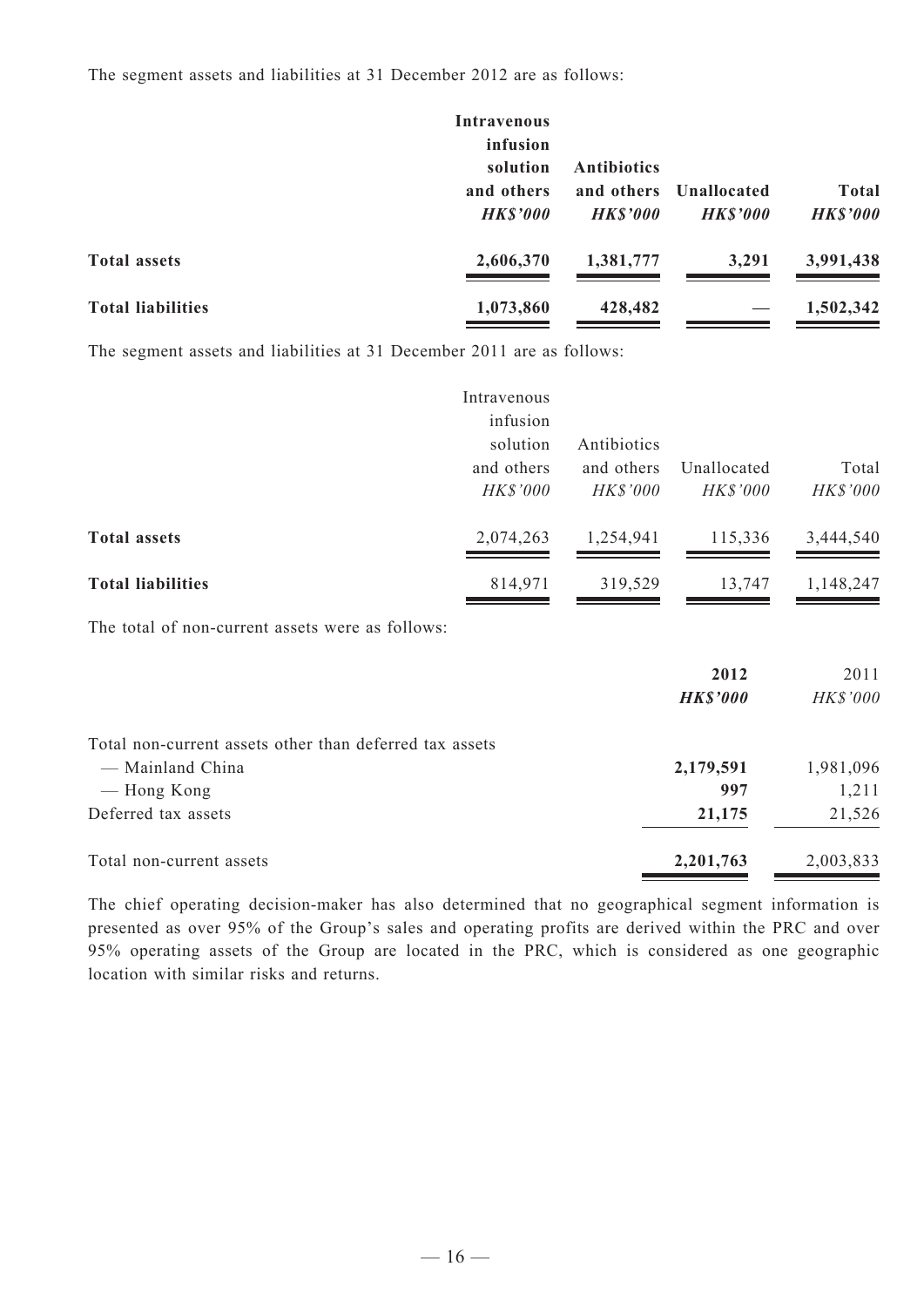#### **3. Revenue and other gains – Group**

The Group is principally engaged in the manufacturing and sale of pharmaceutical products.

Revenue recognised is as follows:

|                                                                       | 2012            | 2011        |
|-----------------------------------------------------------------------|-----------------|-------------|
|                                                                       | <b>HK\$'000</b> | HK\$'000    |
| Revenue:                                                              |                 |             |
| - Sales of pharmaceutical products                                    | 2,410,631       | 2, 137, 748 |
| - Sales of raw materials and by products                              | 5,847           | 4,421       |
| - Processing income                                                   | 9,334           | 7,359       |
| - Rental income                                                       | 4,872           | 2,076       |
| - Royalty income                                                      |                 | 3,611       |
|                                                                       | 2,430,684       | 2,155,215   |
|                                                                       | 2012            | 2011        |
|                                                                       | <b>HK\$'000</b> | HK\$'000    |
| Other gains $-$ net:                                                  |                 |             |
| Loss on disposal of financial assets at fair value through profit     |                 |             |
| or loss                                                               | (824)           | (3,580)     |
| Loss on disposal of a subsidiary                                      |                 | (449)       |
| Government grant                                                      | 38,052          | 12,131      |
| Change in fair value of financial assets at fair value through profit |                 |             |
| or loss                                                               | 535             | (521)       |
| Gain on disposals of property, plant and equipment                    | 2,358           |             |
|                                                                       | 40,121          | 7,581       |
|                                                                       |                 |             |

Government grants mainly represent subsidy income received from various government organisations to compensate the research expenditures and development expenditures, interest expenses and other incentives to support the operation of the Group.

### **4. Finance income and costs – Group**

|                                                                                     | 2012<br><b>HK\$'000</b> | 2011<br><b>HK\$'000</b> |
|-------------------------------------------------------------------------------------|-------------------------|-------------------------|
| Finance income — Interest income on bank deposits                                   | 1,242                   | 2,771                   |
| Finance costs<br>- Interest expense of bank borrowings wholly repayable within five |                         |                         |
| years                                                                               | 32,890                  | 22,072                  |
| — Discount of bills receivable                                                      | 1,248                   | 343                     |
| — Net exchange $loss/(gain)$                                                        | 2,816                   | (4, 304)                |
|                                                                                     | 36,954                  | 18,111                  |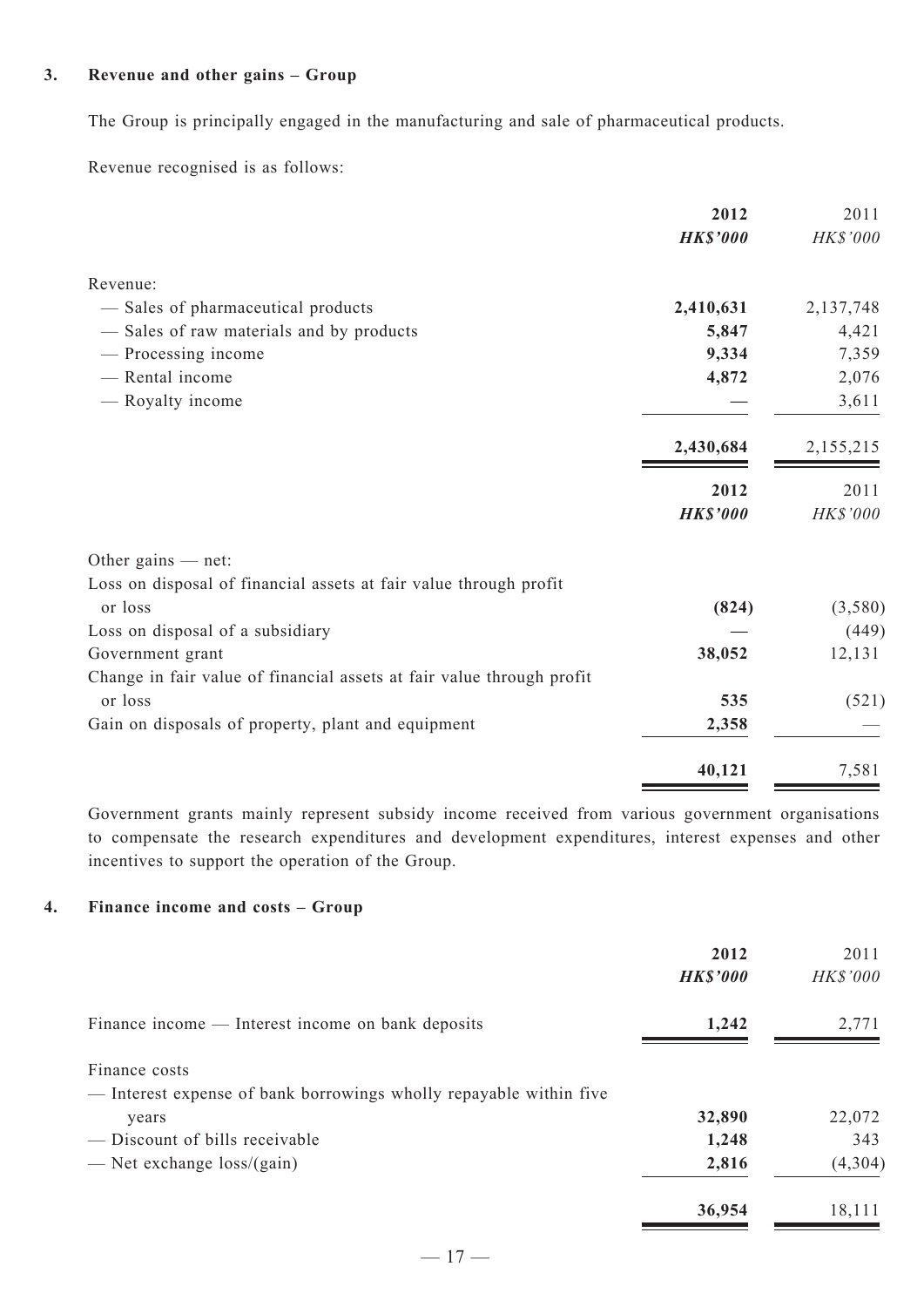#### **5. Income tax expense – Group**

The Company is incorporated in Cayman Islands as an exempted company and, accordingly, is exempted from payment of Cayman Islands income tax.

The Group had no assessable profits in Hong Kong and, accordingly, no Hong Kong profits tax was provided.

All subsidiaries of the Company established and operated in PRC are subject to Mainland China Corporate Income Tax ("CIT") at an applicable rate of 25%.

Xi'an Lijun Pharmaceutical Co., Ltd. and Shijiazhuang No. 4 Pharmaceutical Co., Ltd. have been recognised as the High New Tech Enterprises in 2012. According to the tax incentives of the Corporate Income Tax Law of the People's Republic of China (the "CIT Law") for High New Tech Enterprises, these companies are subject to a reduced corporate income tax rate of 15% for three years.

The amounts of taxation charged to the consolidated income statement:

|                                              | 2012<br><b>HK\$'000</b> | <i>2011</i><br>HK\$'000 |
|----------------------------------------------|-------------------------|-------------------------|
| Current income taxation — Mainland China CIT | 56,725                  | 40,615                  |
| Deferred taxation                            | (1,212)                 | (1, 432)                |
|                                              | 55,513                  | 39,183                  |

The taxation on the Group's profit before taxation differs from the theoretical amount that would arise using the applicable CIT rate as follows:

|                                                                                                     | 2012<br><b>HK\$'000</b> | 2011<br><b>HK\$'000</b> |
|-----------------------------------------------------------------------------------------------------|-------------------------|-------------------------|
| Profit/(loss) before income tax                                                                     | 336,504                 | (2,194)                 |
| Tax calculated at the domestic tax rate of $15\%$ (2011: $15\%$ )<br>applicable to the subsidiaries | 50,476                  | (329)                   |
| Impairment loss on goodwill for which no deferred tax assets was<br>recognised                      |                         | 33,533                  |
| Unrecognised tax losses                                                                             | 6,058                   | 3,286                   |
| Tax exemption and reduction                                                                         | (1,481)                 | (687)                   |
| Remeasurement of deferred $tax$ - change in income tax rate                                         |                         | 1,157                   |
| Expenses not deductible                                                                             | 460                     | 2,223                   |
| Tax expense                                                                                         | 55,513                  | 39,183                  |
| Effective tax rate                                                                                  | 16.5%                   |                         |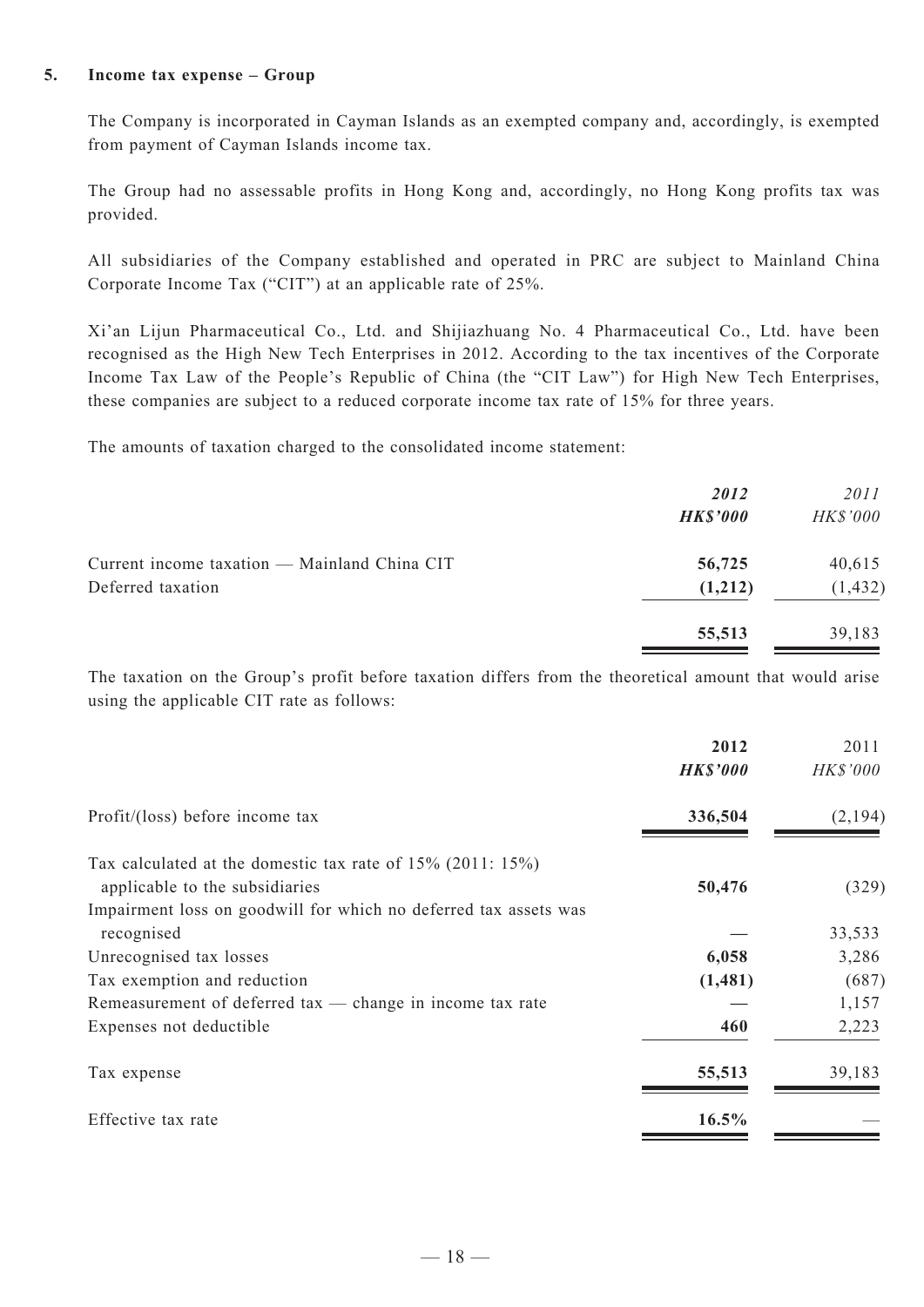#### **6. Earnings/(losses) per share – Group**

On the basis of one bonus share for every five existing shares, a total of 488,321,000 bonus shares were issued on 16 October 2012 pursuant to the issuance of bonus share. The bonus shares are treated as outstanding as if the bonus issue had occurred at the beginning of the earliest period reported. As a result, the earnings/(losses) per share figure disclosed for the previous year has been recalculated using the new number of shares in issue.

#### *(a) Basic*

Basic earnings/(losses) per share are calculated by dividing the profit/(loss) attributable to equity holders of the Company by the weighted average number of ordinary shares in issue during the year.

|                                                                    | 2012<br><b>HK\$'000</b> | 2011<br><b>HK\$'000</b><br>(Restated) |
|--------------------------------------------------------------------|-------------------------|---------------------------------------|
| Profit/(loss) attributable to equity holders of the Company        | 281,003                 | (41, 401)                             |
| Weighted average number of ordinary shares in issue<br>(thousands) | 2,931,521               | 2,927,838                             |
| Basic earnings/(losses) per share (HK\$ per share)                 | 0.0959                  | (0.0141)                              |

#### *(b) Diluted*

Diluted earnings per share is calculated by adjusting the weighted average number of ordinary shares outstanding to assume conversion of all dilutive potential ordinary shares. The dilutive potential ordinary shares of the Company are share options. For the share options, a calculation is done to determine the number of shares that could have been acquired at fair value (determined as the average annual market share price of the company's shares) based on the monetary value of the subscription rights attached to outstanding share options. The number of shares calculated as above is compared with the number of shares that would have been issued assuming the exercise of the share options.

|                                                                                                                                      | 2012<br><b>HK\$'000</b> | 2011<br><b>HK\$'000</b><br>(Restated) |
|--------------------------------------------------------------------------------------------------------------------------------------|-------------------------|---------------------------------------|
| Profit/(loss) attributable to equity holders of the Company                                                                          | 281,003                 | (41, 401)                             |
| Weighted average number of ordinary shares for diluted<br>earnings per share (thousands)<br>Adjustment for share options (thousands) | 2,931,521<br>1,749      | 2,927,838                             |
| Weighted average number of ordinary shares for diluted<br>earnings per share (thousands)                                             | 2,933,270               | 2,927,838                             |
| Diluted earnings/(losses) per share (HK\$ per share)                                                                                 | 0.0958                  | (0.0141)                              |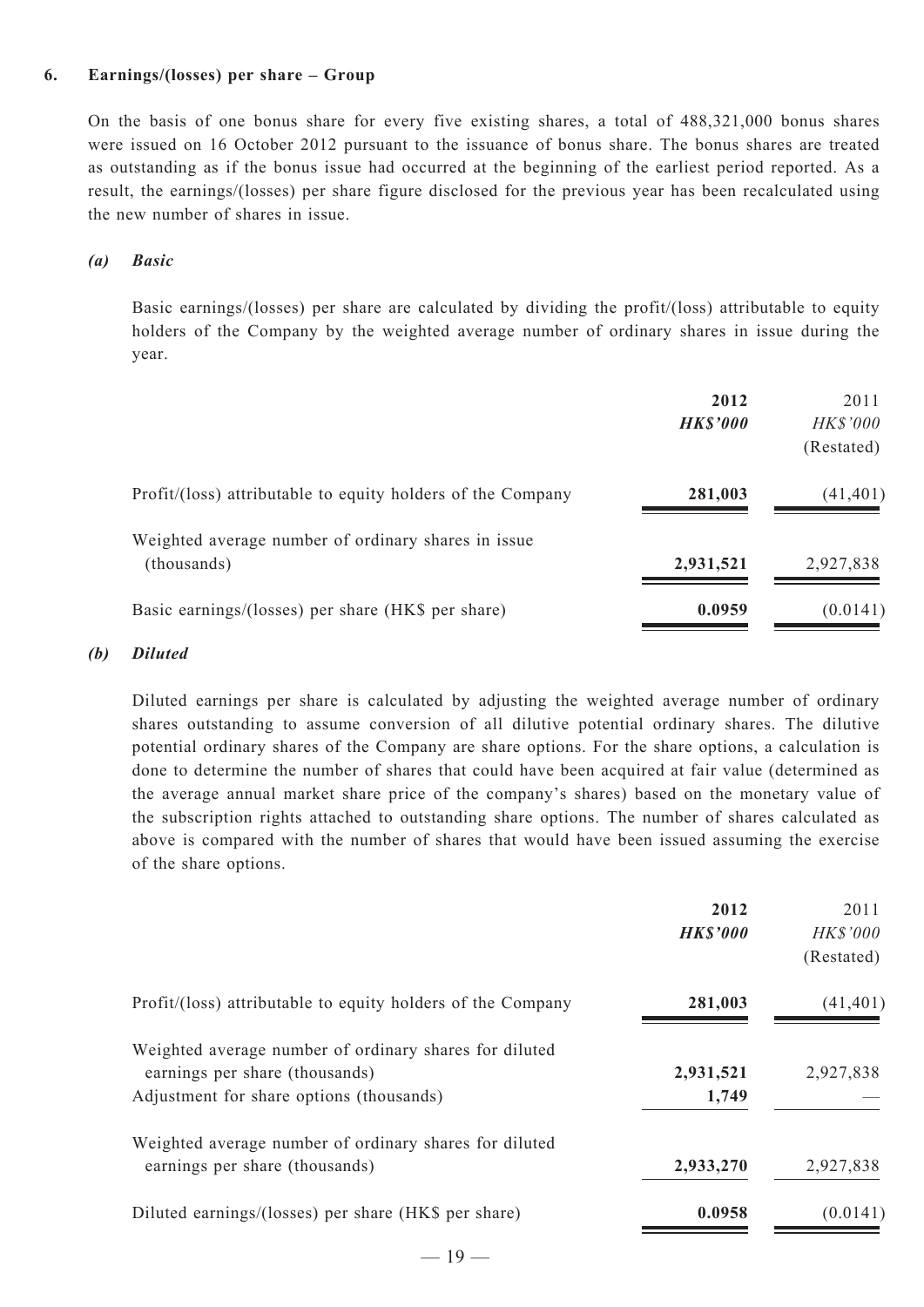|                                                                                                                          | 2012<br><b>HK\$'000</b> | 2011<br><b>HK\$'000</b> |
|--------------------------------------------------------------------------------------------------------------------------|-------------------------|-------------------------|
| Interim dividend of HK\$0.02 (2011: HK\$0.02) per ordinary share<br>Proposed final dividend of HK\$0.02 (2011: HK\$0.02) | 48,832                  | 48,896                  |
| per ordinary share                                                                                                       | 58,599                  | 48,896                  |
|                                                                                                                          | 107,431                 | 97,792                  |

The proposed final dividend in respect of the year ended 31 December 2012 of HK\$0.02 (2011: HK\$0.02) per ordinary share, amounting to a total dividend of HK\$58,599,000 calculated based on the 2,929,925,000 ordinary shares (2011: 2,444,814,000 ordinary shares) is subject to the approval of the forthcoming Annual General Meeting of the Company. The proposed dividend has not been reflected as a dividend payable in these financial statements, but will be reflected as an appropriation of retained earnings and share premium for the year ending 31 December 2013.

#### **8. Trade and bills receivables — Group**

|                                | 2012            | 2011      |
|--------------------------------|-----------------|-----------|
|                                | <b>HK\$'000</b> | HK\$'000  |
| Trade receivables              | 519,994         | 390,520   |
| Bills receivable               | 341,991         | 334,491   |
| Less: Provision for impairment | (35, 042)       | (20, 345) |
|                                | 826,943         | 704,666   |

The fair values of trade and bills receivables approximate their carrying amounts.

The Group generally requires its customers to settle sales invoices within 3 months. Ageing analysis of trade and bills receivables based on revenue recognition date is as follows:

|                   | 2012            | 2011     |
|-------------------|-----------------|----------|
|                   | <b>HK\$'000</b> | HK\$'000 |
| Within 3 months   | 706,580         | 627,850  |
| 4 to 6 months     | 44,815          | 29,746   |
| 7 to 12 months    | 26,274          | 34,451   |
| 1 to 2 years      | 65,333          | 15,380   |
| 2 to 3 years      | 9,474           | 3,900    |
| More than 3 years | 9,509           | 13,684   |
|                   | 861,985         | 725,011  |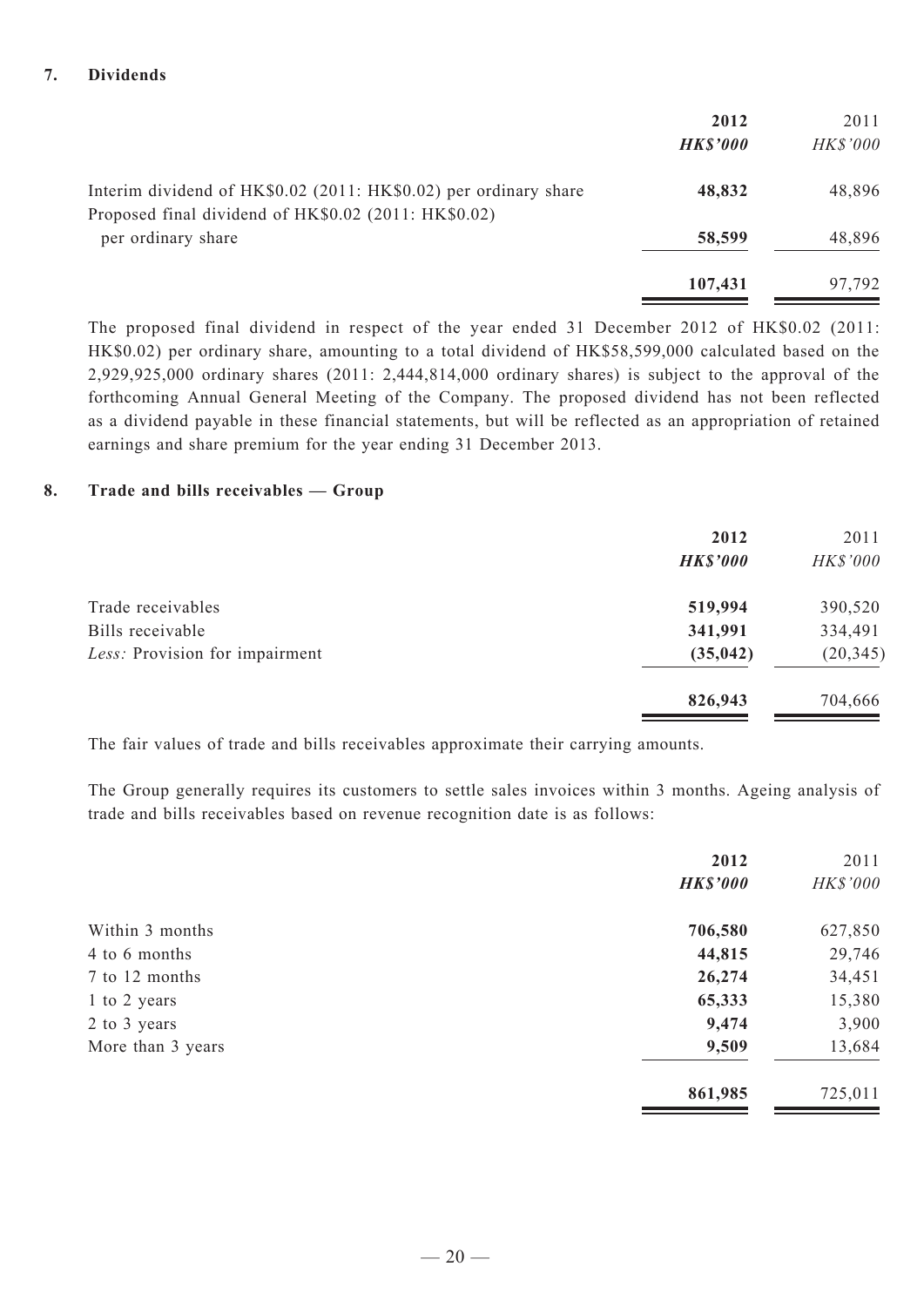As of 31 December 2012, trade receivables of HK\$71,089,000 (2011: HK\$64,197,000) were past due but not impaired. These relate to a number of independent customers for whom there is no significant financial difficulty and based on past experience, the overdue amounts can be recovered. The ageing analysis of these trade receivables is as follows:

|                | 2012            | 2011     |
|----------------|-----------------|----------|
|                | <b>HK\$'000</b> | HK\$'000 |
| 4 to 6 months  | 44,815          | 29,746   |
| 7 to 12 months | 26,274          | 34,451   |
|                | 71,089          | 64,197   |

As at 31 December 2012, impaired trade and bills receivables amounting to approximately HK\$84,316,000 (31 December 2011: HK\$32,964,000) were assessed for impairment and provision of HK\$35,042,000 (31 December 2011: HK\$20,345,000) for impaired receivables was recorded, covering individually impaired receivables and groups of receivables subject to collective review. Those individually impaired receivables mainly relate to customers in unexpected difficult economic situations and items aged over one year.

The ageing of individually impaired receivables and an estimate of expected recovery are as follows:

| 2012            | 2011      |
|-----------------|-----------|
| <b>HK\$'000</b> | HK\$'000  |
| 65,333          | 15,380    |
| 9,474           | 3,900     |
| 9,509           | 13,684    |
| 84,316          | 32,964    |
| (49, 274)       | (12, 619) |
| 35,042          | 20,345    |
|                 |           |

The impaired receivables mainly relate to individual customers which are with doubtful repayment ability. The expected recovery was assessed, based on the collateral or other credit enhancement held by the Group, repayment progress, and available information on subsequent repayment.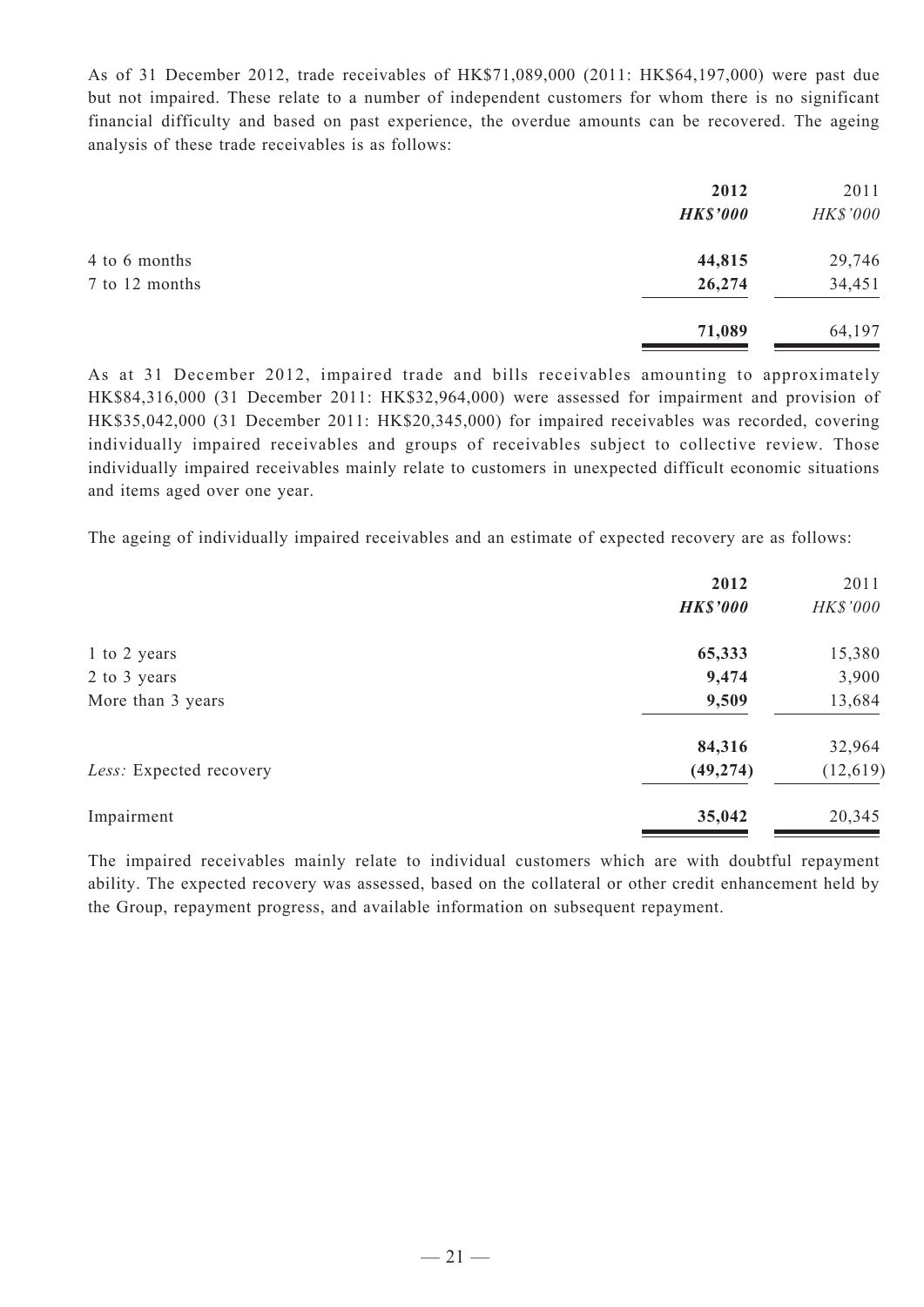Movements of provision for impairment of trade receivables are as follows:

|                          | 2012<br><b>HK\$'000</b> | 2011<br>HK\$'000 |
|--------------------------|-------------------------|------------------|
| Beginning of the year    | 20,345                  | 17,456           |
| Provision for impairment | 14,702                  | 1,974            |
| Exchange differences     | (5)                     | 915              |
| End of the year          | 35,042                  | 20,345           |

The creation and release of provision for impaired receivables have been included in general and administrative expenses. Amounts charged to the allowance account are generally written off when there is no expectation of recovering additional cash.

The Group's trade receivables were denominated in the following currencies:

|            | 2012<br><b>HK\$'000</b> | 2011<br>HK\$'000 |
|------------|-------------------------|------------------|
| <b>RMB</b> | 842,316                 | 709,343          |
| <b>USD</b> | 19,669                  | 15,668           |
|            | 861,985                 | 725,011          |

The maximum exposure to credit risk at the reporting date is the fair value of the receivables mentioned above. The Group does not hold any collateral as security.

#### **9. Trade and bills payables – Group**

|                                 | 2012<br><b>HK\$'000</b> | 2011<br>HK\$'000  |
|---------------------------------|-------------------------|-------------------|
| Trade payables<br>Bills payable | 250,575                 | 222,981<br>37,005 |
|                                 | 250,575                 | 259,986           |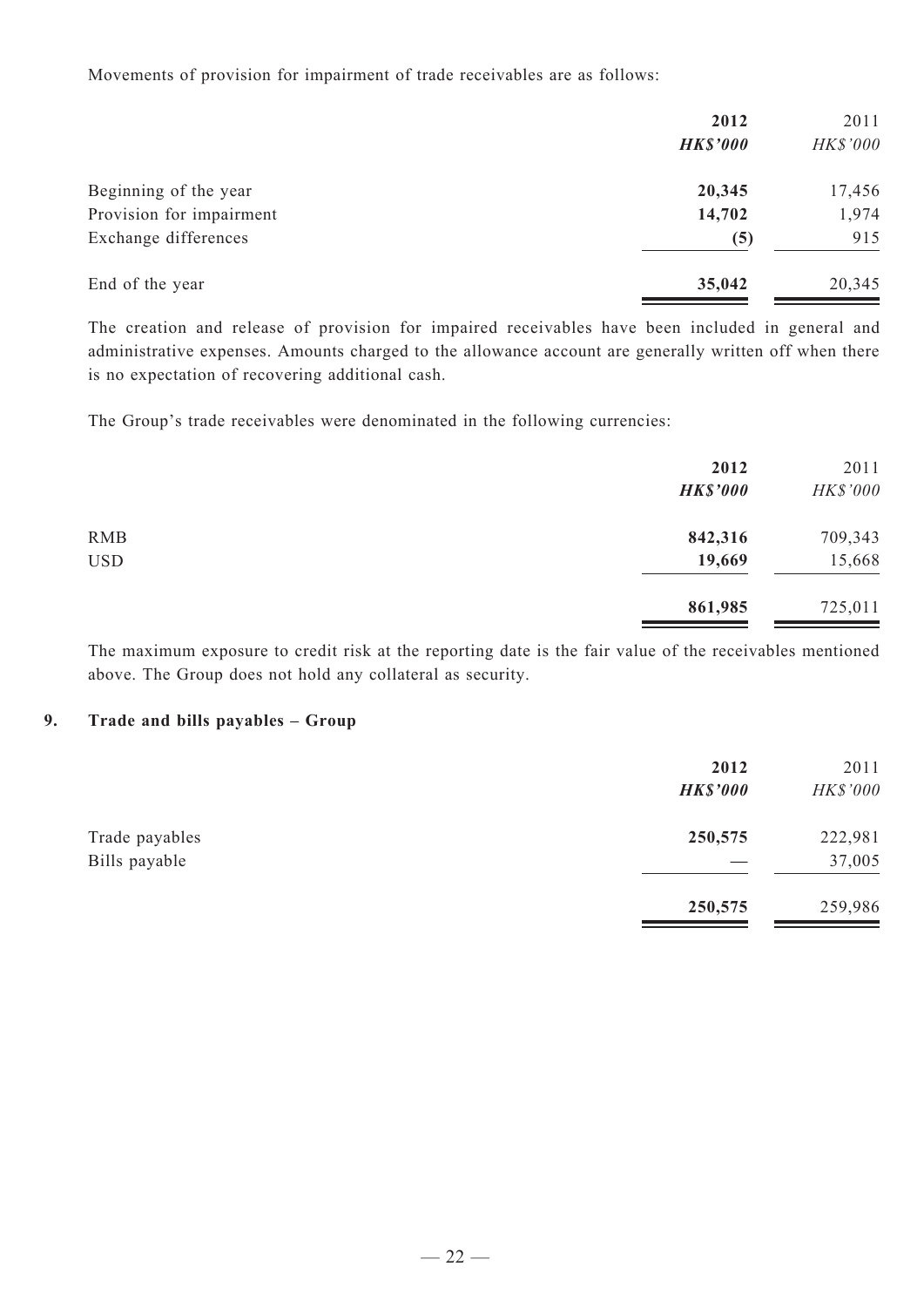Credit terms for trade and bills payables range from 90 to 180 days. The ageing analysis of the trade and bills payables is as follows:

|                   | 2012            | 2011     |
|-------------------|-----------------|----------|
|                   | <b>HK\$'000</b> | HK\$'000 |
| Within 3 months   | 190,380         | 195,371  |
| 4 to 6 months     | 31,166          | 25,817   |
| 7 to 12 months    | 19,163          | 23,163   |
| 1 to 3 years      | 8,440           | 14,474   |
| More than 3 years | 1,426           | 1,161    |
|                   | 250,575         | 259,986  |

The Group's trade and bills payables were denominated in RMB.

# **10. Expense by nature – Group**

|                                                                  | 2012            | 2011      |
|------------------------------------------------------------------|-----------------|-----------|
|                                                                  | <b>HK\$'000</b> | HK\$'000  |
| Raw materials and consumables used                               | 974,836         | 907,855   |
| Changes in inventories of finished goods and work in progress    | (31, 428)       | (3,007)   |
| Staff costs                                                      |                 |           |
| - Wages and salaries                                             | 245,118         | 220,318   |
| - Pension costs                                                  | 36,057          | 24,772    |
| - Welfare expenses                                               | 41,827          | 35,765    |
| - Share-based compensation                                       | 15,530          |           |
| Sales commission                                                 | 114,298         | 150,382   |
| Utility expenses                                                 | 158,218         | 124,060   |
| Advertising expenses                                             | 64,327          | 63,175    |
| Travelling, meeting and entertainment expenses                   | 53,228          | 56,193    |
| Operating leases rental expenses                                 | 9,393           | 3,894     |
| Depreciation of property, plant and equipment                    | 133,766         | 96,039    |
| Write-down of inventories to their net realisable value          | 36              | 280       |
| Provision for impairment of receivables                          | 15,205          | 2,555     |
| Provision for impairment of property, plant and equipment        |                 | 2,394     |
| Amortisation of land use rights                                  | 5,817           | 5,688     |
| Amortisation of intangible assets                                | 11,959          | 19,027    |
| Auditors' remuneration                                           | 3,600           | 3,600     |
| Transportation expenses                                          | 118,825         | 102,702   |
| Tax expenses                                                     | 30,644          | 28,129    |
| Others                                                           | 97,333          | 82,277    |
| Total cost of sales, selling and marketing costs and general and |                 |           |
| administrative expenses                                          | 2,098,589       | 1,926,098 |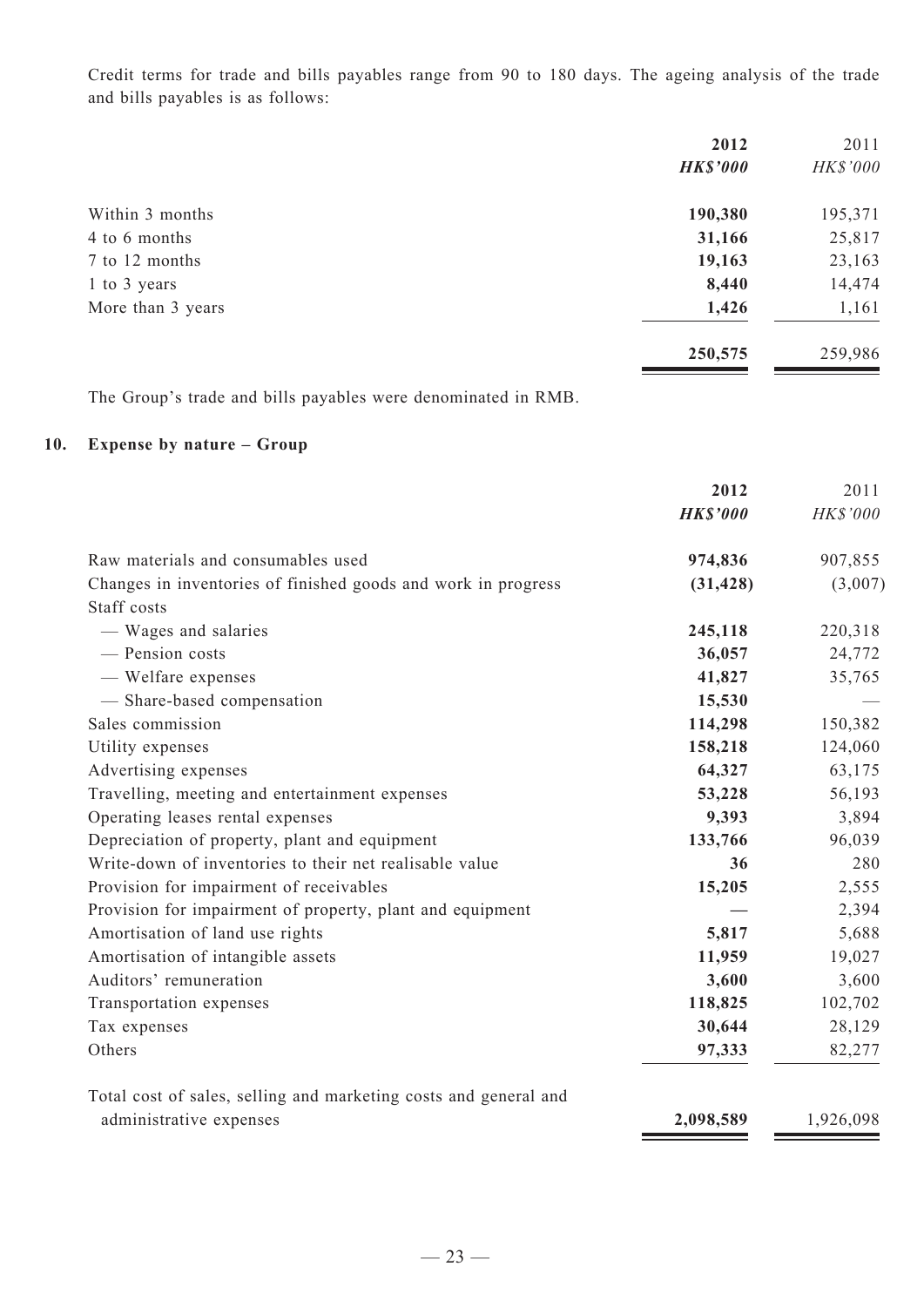# **LIQUIDITY AND FINANCIAL RESOURCES**

The Group primarily finances its working capital and other capital requirements by net cash generated from operating activities and resorts to external financing including both long-term and short-term bank borrowings from time to time in case the operating cash flow is insufficient to meet the capital requirements.

As at 31 December 2012, the cash and cash equivalents aggregated to HK\$411,783,000 (2011: HK\$257,980,000), comprising HK\$409,692,000 (2011: HK\$204,418,000) of cash and cash equivalents denominated in Renminbi ("RMB"), HK\$1,128,000 (2011: HK\$50,688,000) in Hong Kong dollars and HK\$963,000 (2011: HK\$2,874,000) in other currencies.

The carrying amounts of the borrowings amounting to HK\$828,508,000 (2011: HK\$416,615,000) as at 31 December 2012, comprising HK\$616,637,000 (2011: HK\$265,203,000) of borrowings denominated in RMB, HK\$88,142,000 (2011: HK\$151,412,000) in Hong Kong dollars and HK\$123,729,000 (2011: Nil) in other currencies.

Gearing ratio (defined as bank borrowings less cash and cash equivalents divided by total capital) increased from 6.5% as at 31 December 2011 to 14.4% as at 31 December 2012.

Current ratio (defined as current assets divided by current liabilities) increased from 1.42 as at 31 December 2011 to 1.55 as at 31 December 2012.

# **FOREIGN EXCHANGE RISK**

Majority of the Group's businesses are operated in the PRC and are denominated in RMB and Hong Kong dollars. The Group is of the opinion that its exposure to foreign exchange rate risk is limited. Hence, no financial instrument for hedging was employed. The Group is closely monitoring the financial market and would consider appropriate measures if required.

# **PLEDGE OF ASSETS**

As at 31 December 2012, the net book amount of the Group's land use right of HK\$48,724,000 (2011: HK\$50,025,000) and the net book amount of the Group's buildings, plant and machineries of HK\$249,166,000 (2011: HK\$246,470,000) were pledged as collateral for the Group's bank borrowings.

# **CONTINGENT LIABILITIES**

As at 31 December 2012, the Group did not have any significant contingent liabilities.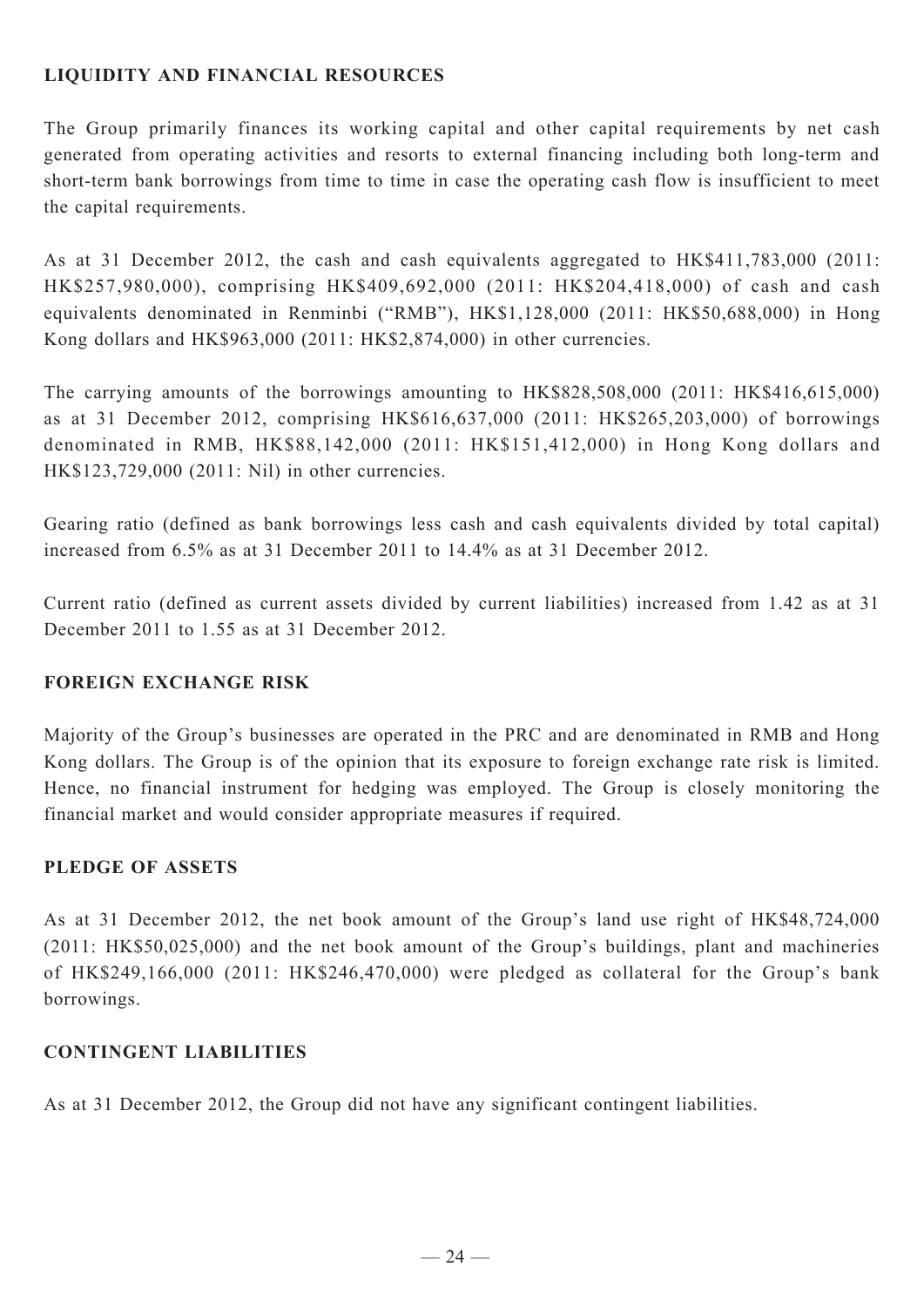## **EXCHANGE RATE**

As at 2012 and 2011, the exchange rates of converting HK\$ into RMB (as calculated in HK\$) were:

| 1 January 2011   | 0.85093 |
|------------------|---------|
| 31 December 2011 | 0.81070 |
| 31 December 2012 | 0.81085 |

#### **PURCHASE, SALE OR REDEMPTION OF SECURITIES**

Save for the purchase of 3,210,000 shares in March, April and June 2012 which details are set out in the next paragraph, neither the Company nor any of its subsidiaries has purchased or sold any of the Company's listed securities for the year ended 31 December 2012.

During the year, the Company acquired an aggregate of 3,210,000 ordinary shares through purchases on The Stock Exchange of Hong Kong Limited (the "Stock Exchange") at an aggregate consideration (including transaction costs) of HK\$5,519,607 with a view to benefit shareholders as a whole in enhancing the net assets value and earnings per share of the Company. All of the purchased shares were subsequently cancelled on 30 April 2012 and 29 June 2012.

| <b>Total number</b><br>of the |                     |                                 |                                               |
|-------------------------------|---------------------|---------------------------------|-----------------------------------------------|
| ordinary                      | <b>Highest</b>      | Lowest                          |                                               |
|                               |                     |                                 | Aggregate                                     |
|                               |                     |                                 |                                               |
|                               |                     |                                 | HK\$                                          |
| 620,000                       | 1.61                | 1.58                            | 993,367                                       |
| 620,000                       | 1.61                | 1.57                            | 996,676                                       |
| 330,000                       | 1.60                | 1.56                            | 528,898                                       |
| 1,640,000                     | 1.84                | 1.78                            | 3,000,666                                     |
| 3,210,000                     |                     |                                 | 5,519,607                                     |
|                               | shares<br>purchased | price paid<br>per share<br>HK\$ | price paid<br>per share consideration<br>HK\$ |

### **SHARE OPTION SCHEME**

Pursuant to a share option scheme approved by a written resolution of all shareholders of the Company on 16 October 2005 ("Old Share Option Scheme"), the Company may grant options to, amongst others, the directors or employees of the Company or its subsidiaries, for the recognition of their contributions to the Group, to subscribe for the shares. The share options are exercisable at any time during a period of not more than 10 years from the date of the offer for grant of options, subject to the terms and conditions of Old Share Option Scheme and any conditions of grant as may be stipulated by the Board.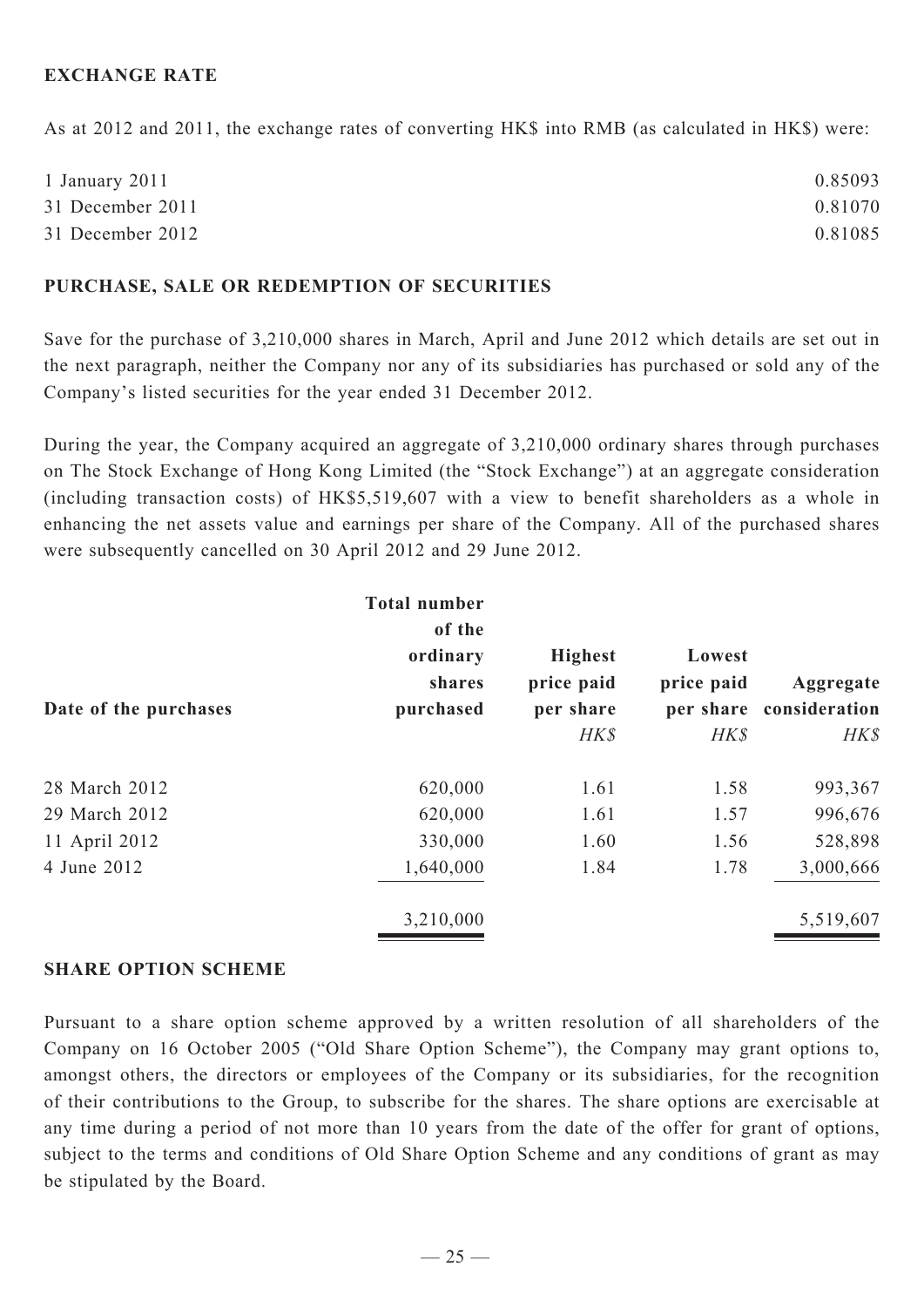As at 7 August 2008, the Company granted 100,000,000 share options under the Old Share Option Scheme, representing about 4.93% of the issued share capital as at the date immediately before the options were granted to directors and senior management of the Group. The exercise price was HK\$0.7. As at 4 October 2010, all of the 100,000,000 share options granted were exercised.

As at 3 May 2012, the Company granted 40,000,000 share options (being adjusted to 48,000,000 share options as a result of the Bonus Issue on 16 October 2012) under Old Share Option Scheme, representing about 1.64% of the issued share capital as at the date immediately before the options were granted to directors of the Group. The exercise price was HK\$1.78 (being adjusted to HK\$1.48 as a result of the Bonus Issue on 16 October 2012).

As at 31 December 2012, all of the 48,000,000 share options granted under Old Share Option Scheme remained outstanding.

During the year, the Board proposed the termination of Old Share Option Scheme and the adoption of the existing share option scheme ("Existing Share Option Scheme") which were approved by an ordinary resolution passed by the shareholders at the EGM held on 20 September 2012. The operation of Old Share Option Scheme was terminated such that no further share option could thereafter be offered under Old Share Option Scheme but in all other respects the provisions of Old Share Option Scheme shall remain in full force and effect.

Existing Share Option Scheme is valid and remains in force for a period of 10 years from 20 September 2012 (the "Scheme Period") unless terminated earlier by shareholders in general meeting. The purpose of Existing Share Option Scheme is to enable the Board to grant share options to the Eligible Person as defined in Existing Share Option Scheme including, among others, the directors, employee or proposed employee, consultants or advisers of or to the Company or its subsidiaries or any entity in which the Group holds an equity interest, as incentives or rewards for their contribution or potential contribution to the development and growth of the Group. The provisions of Existing Share Option Scheme comply with the requirements of Chapter 17 of the Rules Governing the Listing of Securities on the Stock Exchange (the "Listing Rules").

Pursuant to Existing Share Option Scheme, the offer for grant of options ("Offer") must be accepted within 30 days inclusive of the day on which such offer was made, with a payment of HK\$1.00 as consideration for the grant. The exercise price of the share option is to be determined by the Board provided always that it shall be at least the higher of (i) the closing price of the shares as stated in the daily quotations sheet issued by the Stock Exchange for the date of offer of grant, which must be a business day; and (ii) the average closing price of the shares as stated in the daily quotations sheets issued by the Stock Exchange for the five business days immediately preceding the date of offer of grant provided that the option price per share shall in no event be less than the nominal amount of one share. The share options are exercisable at any time during a period as the Board may determine in granting the share options but in any event shall not exceed 10 years from the date of Offer, subject to the terms and conditions of Existing Share Option Scheme and any conditions of grant as may be stipulated by the Board.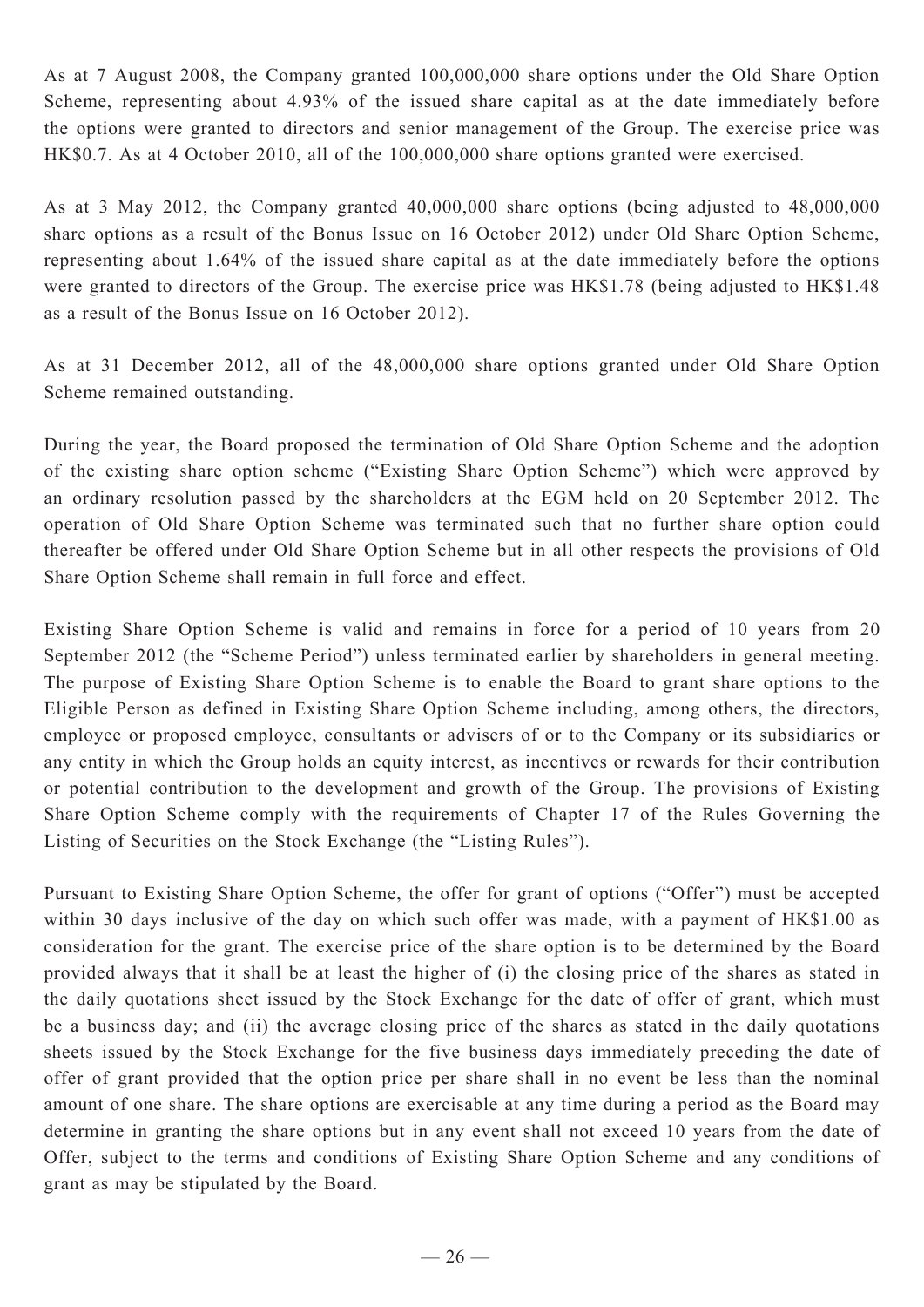The aggregate number of shares which may be issued upon exercise of all outstanding options granted and yet to be exercised under Existing Share Option Scheme and any other schemes shall not exceed 30% of the issued share capital of the Company from time to time. The maximum number of shares issuable upon exercise of all options to be granted Existing Share Option Scheme and any other schemes as from the commencement of the Scheme Period must not, in aggregate, exceed 10% of the shares in issue as at 20 September 2012 (the"Scheme Mandate"). The Scheme Mandate may be refreshed at any time by obtaining approval of the shareholders in general meeting provided that the new limit under the refreshed Scheme Mandate must not exceed 10% of the issued share capital of the Company at the date of the shareholders' approval. The maximum number of shares issued and to be issued upon exercise of the options granted under Existing Share Option Scheme and any other schemes to any of the Eligible Person (including cancelled, exercised and outstanding options) in any 12-month period up to the date of grant shall not exceed 1% of issued share capital of the Company unless shareholders' approval is obtained under the terms of Existing Share Option Scheme.

As at 31 December 2012, no option has been granted under Existing Share Option Scheme since its adoption.

# **SUFFICIENCY OF PUBLIC FLOAT**

Based on the information that is publicly available to the Company and within the knowledge of the Directors, it is confirmed that a sufficient public float of more than 25% of the issued capital of the Company has been maintained as at the latest practicable date prior to the issue of this annual report, being 28 March 2013, and at all times during the year ended 31 December 2012.

# **Model Code for Securities Transactions by Directors**

The Company has adopted the Model Code for Securities Transactions by Directors of Listed Issuers as set out in Appendix 10 to the Listing Rules (the "Model Code"). Having made specific enquiry with all Directors, the Directors confirmed that they had complied with the required standard set out in the Model Code during the year ended 31 December 2012.

## **DIVIDENDS**

An interim dividend of HK\$0.02 per share before the Bonus Issue was declared on 21 August 2012 and paid on 3 October 2012. Bonus shares issued on 16 October 2012 pursuant to the Bonus Shares were not entitled to the interim dividend.

The Directors recommend the payment of a final dividend of HK\$0.02 per share which, together with the interim dividend of HK\$0.017 per share adjusted for the Bonus Issue, will result in total dividends of HK\$0.037 per share for the year ended 31 December 2012 (2011: HK\$0.033 per share adjusted for the Bonus Issue). The final dividend is subject to approval by the shareholders at the forthcoming annual general meeting.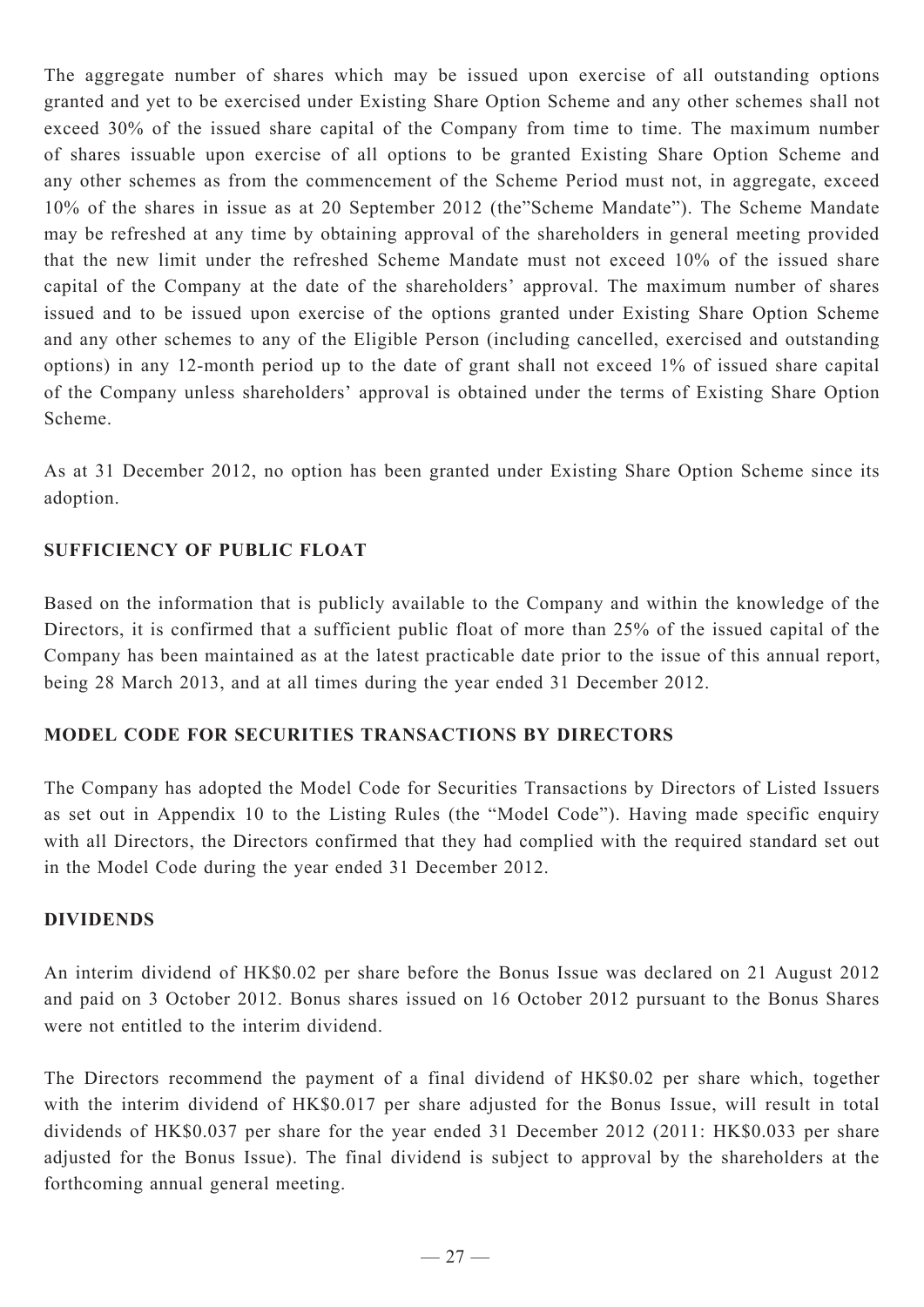## **Corporate Governance Practices**

The Company has adopted the Corporate Governance Code (formerly the "Code on Corporate Governance Practices") (the "CG Code") contained in Appendix 14 of the Rules Governing the Listing of Securities on the Stock Exchange of Hong Kong Limited (the "Listing Rules") including those revised code provisions which became effective on 1 April 2012. During the year, the Company has complied with all applicable provisions of CG Code for their respective applicable periods.

## **AUDIT COMMITTEE**

The audit committee of the Company has reviewed the Group's annual results for the year ended 31 December 2012 in conjunction with the Group's external auditors.

The figures in respect of the preliminary announcement of the Group's results for the year ended 31 December 2012 have been agreed by the Company's auditor, PricewaterhouseCoopers, to the amounts set out in the Group's consolidated financial statements for the year. The work performed by PricewaterhouseCoopers in this respect did not constitute an assurance engagement performed in accordance with Hong Kong Standards on Auditing, Hong Kong Standards on Review Engagements or Hong Kong Standards on Assurance Engagements issued by the Hong Kong Institute of Certified Public Accountants and consequently no assurance has been expressed by PricewaterhouseCoopers on the preliminary announcement.

## **CLOSURE OF REGISTER OF MEMBERS**

The register of members of the Company will be closed from Wednesday, 22 May 2013 to Friday, 24 May 2013, both dates inclusive, during which period, no transfer of shares will be registered. In order to qualify to attend and vote at the forthcoming annual general meeting, all properly completed transfer forms accompanied by the relevant share certificates must be lodged with the Company's branch share registrar and transfer office in Hong Kong, Computershare Hong Kong Investor Services Limited at Shops 1712-1716, 17th Floor, Hopewell Centre, 183 Queen's Road East, Wanchai, Hong Kong by no later than 4:30 p.m., Tuesday, 21 May 2013.

In order to qualify for the proposed final dividend to be approved at the forthcoming annual general meeting, all properly completed transfer forms, accompanied by the relevant share certificates, must be lodged with the Company's branch share registrar and transfer office in Hong Kong, Computershare Hong Kong Investor Services Limited at Shops 1712-1716, 17th Floor, Hopewell Centre, 183 Queen's Road East, Wanchai, Hong Kong by no later than 4:30 p.m., Wednesday, 29 May 2013.